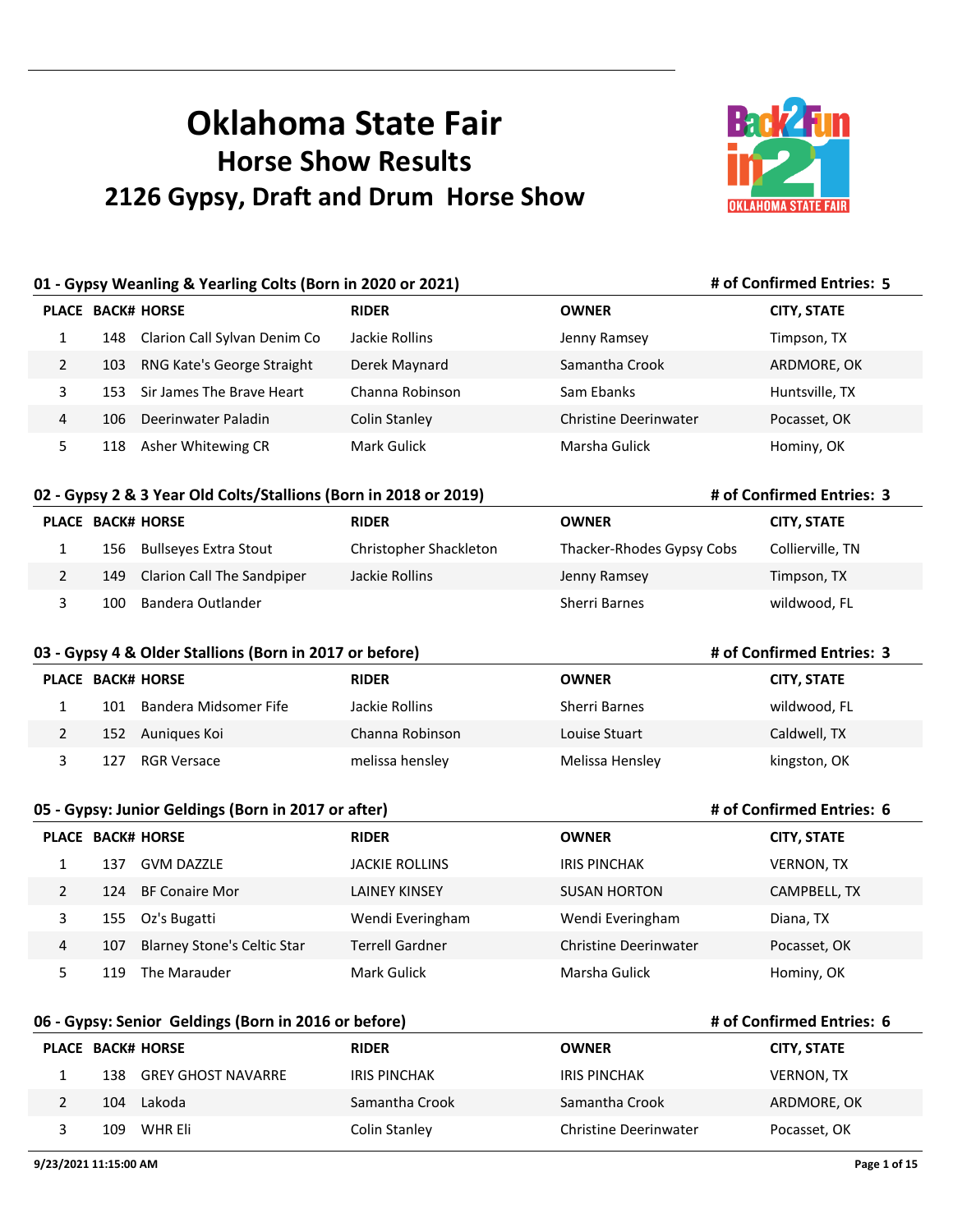#### **06 - Gypsy: Senior Geldings (Born in 2016 or before)**

#### **# of Confirmed Entries: 6**

**# of Confirmed Entries: 5**

**# of Confirmed Entries: 4**

**# of Confirmed Entries: 8**

**# of Confirmed Entries: 9**

| PLACE BACK# HORSE |      |                                                  | <b>RIDER</b>  | <b>OWNER</b>          | <b>CITY, STATE</b> |
|-------------------|------|--------------------------------------------------|---------------|-----------------------|--------------------|
| 4                 |      | 126 LEXLIN'S TENNESON                            | Susan Horton  | SUSAN HORTON          | CAMPBELL, TX       |
|                   | 125. | MHB BEST KEPT SECRET                             | LAINEY KINSEY | SUSAN HORTON          | CAMPBELL, TX       |
| ь                 |      | 108 N'Co Mr Bikers Legendary Final DeJay Mathews |               | Christine Deerinwater | Pocasset, OK       |

#### **08 - Gypsy: Weanling & Yearling Fillies (Born in 2020 or 2021)**

|               |     | PLACE BACK# HORSE      | <b>RIDER</b>       | <b>OWNER</b>                 | <b>CITY, STATE</b> |
|---------------|-----|------------------------|--------------------|------------------------------|--------------------|
|               | 110 | Deerinwater Sizzle     | Colin Stanley      | <b>Christine Deerinwater</b> | Pocasset, OK       |
| $\mathcal{P}$ | 111 | Deerinwater Glitterati | Macey Zachary      | <b>Christine Deerinwater</b> | Pocasset, OK       |
|               | 128 | Deerinwater BreeZee    | <b>Holly Pryor</b> | <b>Holly Pryor</b>           | Mt Pleasant, TX    |
| 4             | 133 | Savanna's Fancy Flirt  | Stasha Hackler     | Deanna Kohley                | Liberal, MO        |
|               | 132 | Declan's Cheeky Chic   | Deanna Kohley      | Deanna Kohley                | Liberal, MO        |

## **09 - Gypsy 2 & 3 Year Old Fillies/Mares (Born in 2018 or 2019)**

|     | PLACE BACK# HORSE        | <b>RIDER</b>           | <b>OWNER</b>              | <b>CITY, STATE</b> |
|-----|--------------------------|------------------------|---------------------------|--------------------|
| 157 | She Electric of TR       | Christopher Shackleton | Thacker-Rhodes Gypsy Cobs | Collierville, TN   |
|     | 144 RHRGV Cricket's Song | Sage Smith             | Sage Smith                | Crescent, OK       |

#### **10 - Gypsy 4 & Older Mares (Born in 2017 or before)**

|   |     | <b>PLACE BACK# HORSE</b>           | <b>RIDER</b>   | <b>OWNER</b>          | <b>CITY, STATE</b> |
|---|-----|------------------------------------|----------------|-----------------------|--------------------|
|   | 102 | Bandera Ascot Rose by Starbuc      | Jackie Rollins | Sherri Barnes         | wildwood, FL       |
| 2 | 145 | Lexlin's Breeza Bella              | Sage Smith     | Sage Smith            | Crescent, OK       |
| 3 | 129 | <b>GG Princess Willow</b>          | Belinda Joyner | Lamar Ingulli         | Mount Pleasant, TX |
| 4 | 112 | <b>Westmoreland Quality Street</b> | Sean Stanley   | Christine Deerinwater | Pocasset, OK       |
| 5 | 134 | SD Spice Of Life                   | Jackie Rollins | Donna Morris          | rockwall, TX       |
| 6 | 131 | <b>GG Cushti's Crown</b>           | Lamar Ingulli  | Lamar Ingulli         | Mount Pleasant, TX |

## **13 - Drum Halter: Fillies & Mares PLACE BACK# HORSE RIDER OWNER CITY, STATE # of Confirmed Entries: 2** 1 205 Horse Feathers Penelope Malia Mattsson Malia Mattsson Broken Arrow, OK 2 200 Chadeau Mountain Duchess Kat Alexia Amend Alexia Amend Alexia Amend Edmond, OK

#### **14 - Gypsy: Solid and Blagdon (Jr. Horses born in 2016 or after)**

|   |     | <b>PLACE BACK# HORSE</b>   | <b>RIDER</b>           | <b>OWNER</b>              | <b>CITY, STATE</b> |
|---|-----|----------------------------|------------------------|---------------------------|--------------------|
|   | 156 | Bullseyes Extra Stout      | Christopher Shackleton | Thacker-Rhodes Gypsy Cobs | Collierville, TN   |
| 2 | 101 | Bandera Midsomer Fife      | Jackie Rollins         | Sherri Barnes             | wildwood, FL       |
|   | 134 | SD Spice Of Life           | Donna Morris           | Donna Morris              | rockwall, TX       |
| 4 | 157 | She Electric of TR         | Christopher Shackleton | Thacker-Rhodes Gypsy Cobs | Collierville, TN   |
|   | 152 | Auniques Koi               | Channa Robinson        | Louise Stuart             | Caldwell, TX       |
| 6 | 149 | Clarion Call The Sandpiper | Jackie Rollins         | Jenny Ramsey              | Timpson, TX        |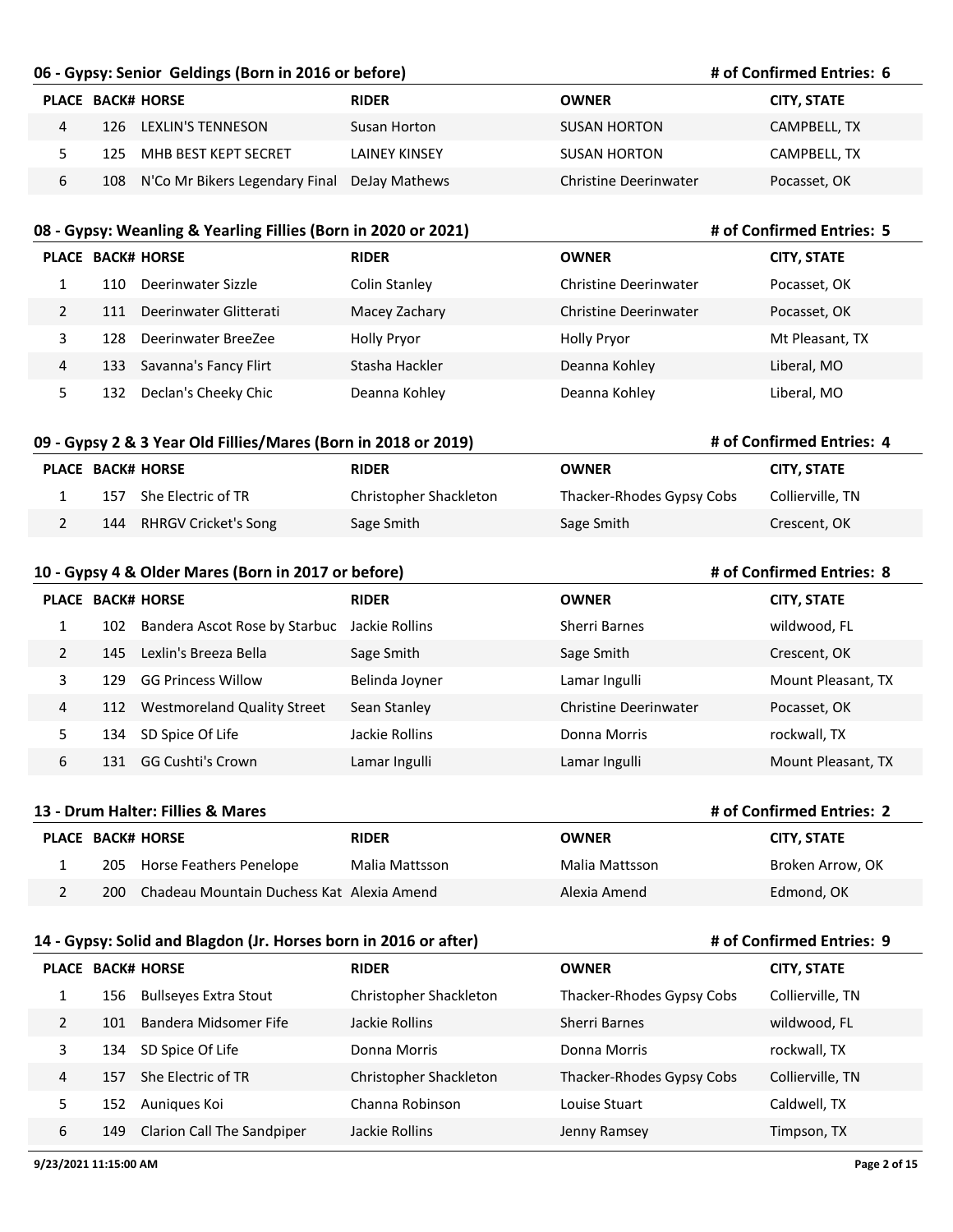#### **14 - Gypsy: Solid and Blagdon (Jr. Horses born in 2016 or after)**

|     | <b>PLACE BACK# HORSE</b>         | <b>RIDER</b>    | <b>OWNER</b>    | <b>CITY, STATE</b> |
|-----|----------------------------------|-----------------|-----------------|--------------------|
|     | 148 Clarion Call Sylvan Denim Co | Jackie Rollins  | Jenny Ramsey    | Timpson, TX        |
| 127 | RGR Versace                      | melissa hensley | Melissa Hensley | kingston, OK       |

## **15 - Drum Halter: Colts, Geldings & Stallions PLACE BACK# HORSE RIDER OWNER CITY, STATE # of Confirmed Entries: 4** 1 207 DTD Mighty Leviathan Colin Stanley Christine Deerinwater Pocasset, OK 2 212 TTF Gustav DuVallon Jamie Windham Jamie Windham Jamie Windham Penelope, TX 3 206 BH Irish I Had A Whiskey Malia Mattsson Malia Mattsson Broken Arrow, OK 4 209 Horse Feathers Perseus Kayla Shipman Kayla Shipman Sand Springs, OK

#### **16 - Gypsy: Solid and Blagdon (Sr. Horses born in 2015 or before)**

## **PLACE BACK# HORSE RIDER OWNER CITY, STATE** 1 115 SD Whistler Wendi Everingham Wendi Everingham Diana, TX 2 104 Lakoda Samantha Crook Samantha Crook ARDMORE, OK 3 126 LEXLIN'S TENNESON Susan Horton SUSAN HORTON CAMPBELL, TX 4 125 MHB BEST KEPT SECRET LAINEY KINSEY SUSAN HORTON CAMPBELL, TX 5 108 N'Co Mr Biker's Legendary Final DeJay Mathews Christine Deerinwater Pocasset, OK

#### **18 - Gypsy: Color/Patterned (Jr. Horses born in 2016 or after)**

## **PLACE BACK# HORSE RIDER OWNER CITY, STATE** 1 153 Sir James The Brave Heart Channa Robinson Sam Ebanks Sam Ebanks Huntsville, TX 2 132 Declan's Cheeky Chic Deanna Kohley Deanna Kohley Liberal, MO 3 133 Savanna's Fancy Flirt Stasha Hackler **Stasha Hackler** Deanna Kohley Liberal, MO 4 124 BF Conaire Mor **LAINEY KINSEY** SUSAN HORTON CAMPBELL, TX 5 128 Deerinwater BreeZee Holly Pryor Holly Pryor Mt Pleasant, TX 6 118 Asher Whitewing CR Mark Gulick Marsha Gulick Hominy, OK 7 146 Deerinwater Safari Sage Smith Sage Smith Sage Smith Sage Smith Crescent, OK 8 100 Bandera Outlander Sherri Barnes wildwood, FL

#### **19 - Draft Halter: Fillies & Mares**

|     | PLACE BACK# HORSE    | <b>RIDER</b>  | <b>OWNER</b>          | <b>CITY, STATE</b> |
|-----|----------------------|---------------|-----------------------|--------------------|
|     | 203 Sandy Ridge Leah | Lauren Jewell | Christine Deerinwater | Pocasset, OK       |
| 204 | One Supreme Tribute  |               | Stacy Reddy           | Richland Hills, TX |

#### **20 - Gypsy: Get of Sire (Enter under name of sire)**

#### **# of Confirmed Entries: 1**

**# of Confirmed Entries: 3**

|  | PLACE BACK# HORSE                                | <b>RIDER</b> | <b>OWNER</b>          | <b>CITY, STATE</b> |
|--|--------------------------------------------------|--------------|-----------------------|--------------------|
|  | 113 The Get of Hermans Free Spirit Colin Stanley |              | Christine Deerinwater | Pocasset, OK       |

## **# of Confirmed Entries: 10**

**# of Confirmed Entries: 6**

**# of Confirmed Entries: 9**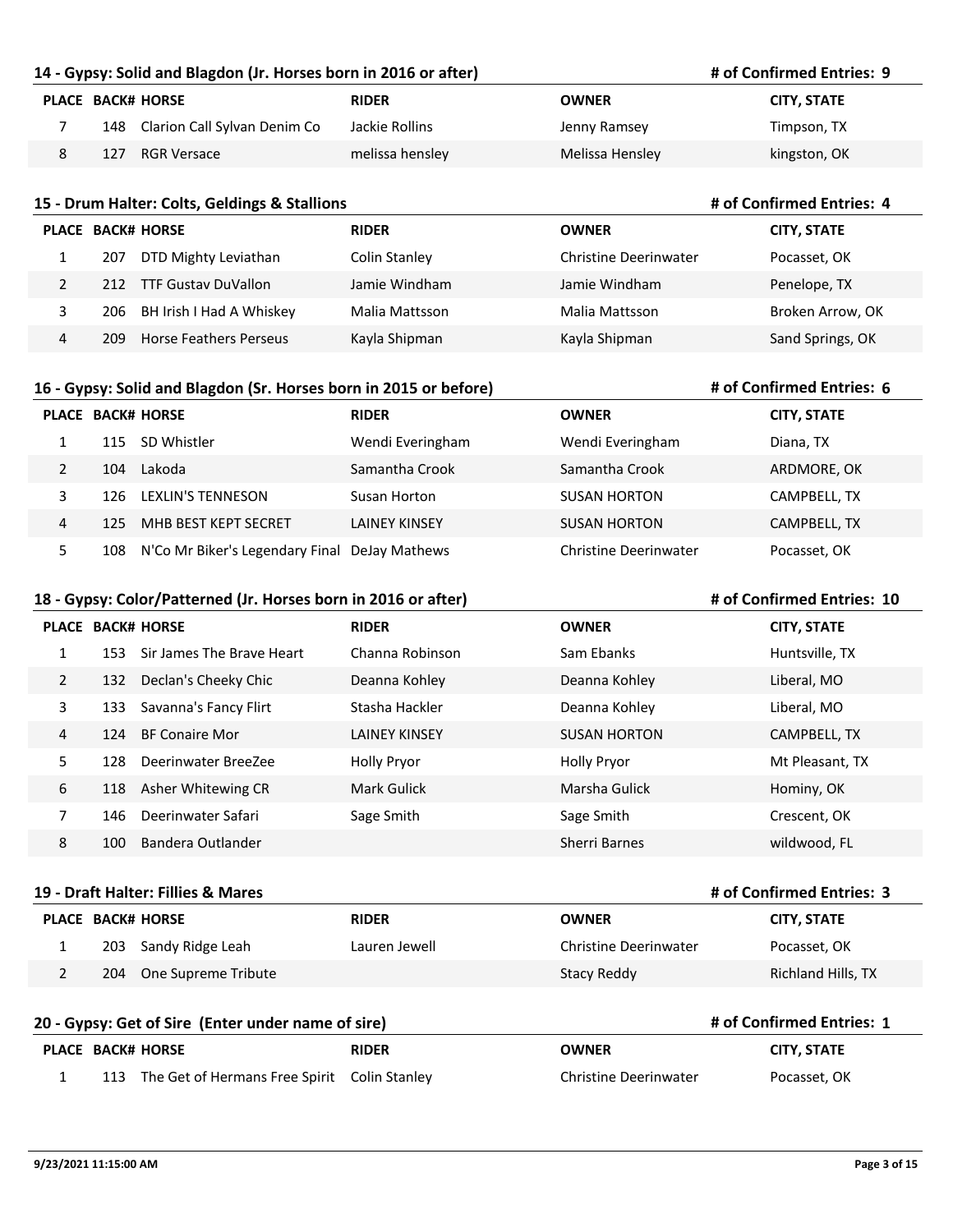#### **21 - Draft Halter: Colts, Geldings & Stallions**

#### **# of Confirmed Entries: 3**

**# of Confirmed Entries: 7**

| <b>PLACE BACK# HORSE</b>            | <b>RIDER</b>       | <b>OWNER</b>       | <b>CITY, STATE</b> |
|-------------------------------------|--------------------|--------------------|--------------------|
| <b>HHF Colonels Invictus</b><br>201 | SaydeaBontke       | Saydea Bontke      | Hillsboro, TX      |
| 202 TF Jim's Willie                 | Samantha Carpenter | Samantha Carpenter | Monticello, AR     |
| <b>Warland Farm Scout</b><br>208    |                    | Stacy Reddy        | Richland Hills, TX |

#### **22 - Gypsy: Color/Patterned (Sr. Horses born in 2015 or before)**

|                |     | <b>PLACE BACK# HORSE</b>      | <b>RIDER</b>        | <b>OWNER</b>        | <b>CITY, STATE</b> |
|----------------|-----|-------------------------------|---------------------|---------------------|--------------------|
|                | 138 | <b>GREY GHOST NAVARRE</b>     | <b>IRIS PINCHAK</b> | <b>IRIS PINCHAK</b> | <b>VERNON, TX</b>  |
| $\overline{2}$ | 102 | Bandera Ascot Rose by Starbuc | Jackie Rollins      | Sherri Barnes       | wildwood, FL       |
| 3              | 131 | <b>GG Cushti's Crown</b>      | <b>Holly Pryor</b>  | Lamar Ingulli       | Mount Pleasant, TX |
| 4              | 145 | Lexlin's Breeza Bella         | Sage Smith          | Sage Smith          | Crescent, OK       |
| 5              | 123 | Vines Kelly Girl              | Hallie Hearon       | Hallie Hearon       | Blanchard, OK      |
| 6              | 130 | Westmoreland Lucky Lady       | Lamar Ingulli       | Lamar Ingulli       | Mount Pleasant, TX |

#### **24 - Gypsy: Bred in North America (Jr. Horses born in 2016 or after)**

**# of Confirmed Entries: 15**

**# of Confirmed Entries: 2**

**# of Confirmed Entries: 6**

|    |     | <b>PLACE BACK# HORSE</b>     | <b>RIDER</b>           | <b>OWNER</b>              | <b>CITY, STATE</b> |
|----|-----|------------------------------|------------------------|---------------------------|--------------------|
| Ŧ. | 156 | <b>Bullseyes Extra Stout</b> | Christopher Shackleton | Thacker-Rhodes Gypsy Cobs | Collierville, TN   |
| 2  | 101 | Bandera Midsomer Fife        | Jackie Rollins         | Sherri Barnes             | wildwood, FL       |
| 3  | 127 | <b>RGR Versace</b>           | melissa hensley        | Melissa Hensley           | kingston, OK       |
| 4  | 149 | Clarion Call The Sandpiper   | Jackie Rollins         | Jenny Ramsey              | Timpson, TX        |
| 5  | 137 | <b>GVM DAZZLE</b>            | <b>JACKIE ROLLINS</b>  | <b>IRIS PINCHAK</b>       | <b>VERNON, TX</b>  |
| 6  | 100 | Bandera Outlander            | <b>Stacey White</b>    | Sherri Barnes             | wildwood, FL       |
|    | 148 | Clarion Call Sylvan Denim Co | Jackie Rollins         | Jenny Ramsey              | Timpson, TX        |

#### **25 - Gypsy: Produce of Dam (Enter under name of dam)**

|     | PLACE BACK# HORSE                                     | <b>RIDER</b> | <b>OWNER</b>          | <b>CITY, STATE</b> |
|-----|-------------------------------------------------------|--------------|-----------------------|--------------------|
| 114 | The Produce of Deerinwater Gw Macey Purselley-Zachary |              | Christine Deerinwater | Pocasset, OK       |
|     | 18/11! The Produce of Tuillian CR                     | Mark Gulick  | Marsha Gulick         | Hominy, OK         |

#### **26 - Gypsy: Bred in North America (Sr. Horses born in 2015 or before)**

|   |     | <b>PLACE BACK# HORSE</b>      | <b>RIDER</b>         | <b>OWNER</b>        | <b>CITY, STATE</b> |
|---|-----|-------------------------------|----------------------|---------------------|--------------------|
| 1 | 138 | <b>GREY GHOST NAVARRE</b>     | <b>IRIS PINCHAK</b>  | <b>IRIS PINCHAK</b> | <b>VERNON, TX</b>  |
| 2 | 102 | Bandera Ascot Rose by Starbuc | Lily Price           | Sherri Barnes       | wildwood, FL       |
| 3 | 104 | Lakoda                        | Samantha Crook       | Samantha Crook      | ARDMORE, OK        |
| 4 | 129 | <b>GG Princess Willow</b>     | Belinda Joyner       | Lamar Ingulli       | Mount Pleasant, TX |
| 5 | 126 | LEXLIN'S TENNESON             | Susan Horton         | <b>SUSAN HORTON</b> | CAMPBELL, TX       |
| 6 | 125 | MHB BEST KEPT SECRET          | <b>LAINEY KINSEY</b> | <b>SUSAN HORTON</b> | CAMPBELL, TX       |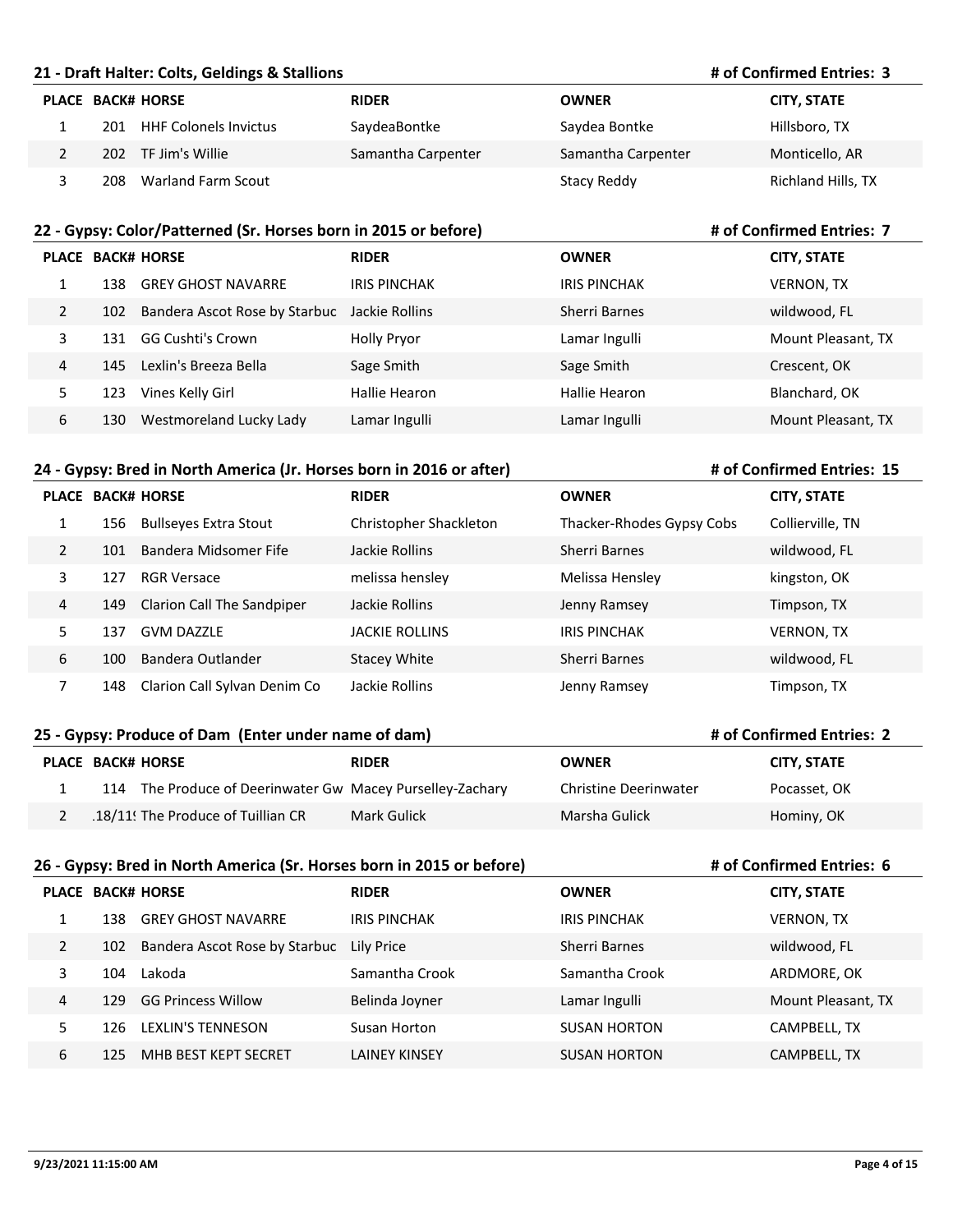#### **27 - Draft/Drum: Most Colorful in Hand**

#### **# of Confirmed Entries: 7**

**# of Confirmed Entries: 4**

**# of Confirmed Entries: 4**

|                |     | <b>PLACE BACK# HORSE</b>                  | <b>RIDER</b>       | <b>OWNER</b>          | <b>CITY, STATE</b> |
|----------------|-----|-------------------------------------------|--------------------|-----------------------|--------------------|
|                | 207 | DTD Mighty Leviathan                      | Colin Stanley      | Christine Deerinwater | Pocasset, OK       |
| $\overline{2}$ | 200 | Chadeau Mountain Duchess Kat Alexia Amend |                    | Alexia Amend          | Edmond, OK         |
| 3              | 212 | <b>TTF Gustay DuVallon</b>                | Jamie Windham      | Jamie Windham         | Penelope, TX       |
| 4              | 209 | Horse Feathers Perseus                    | Kayla Shipman      | Kayla Shipman         | Sand Springs, OK   |
| 5              | 208 | Warland Farm Scout                        |                    | Stacy Reddy           | Richland Hills, TX |
| 6              | 202 | TF Jim's Willie                           | Samantha Carpenter | Samantha Carpenter    | Monticello, AR     |
|                | 204 | One Supreme Tribute                       |                    | Stacy Reddy           | Richland Hills, TX |

## **28 - Gypsy: Oklahoma Bred (Horses bred in Oklahoma and shown by a resident of Oklahoma) # of Confirmed Entries: 10**

|   |     | <b>PLACE BACK# HORSE</b>  | <b>RIDER</b>   | <b>OWNER</b>                 | <b>CITY, STATE</b> |
|---|-----|---------------------------|----------------|------------------------------|--------------------|
|   | 104 | Lakoda                    | Samantha Crook | Samantha Crook               | ARDMORE, OK        |
| 2 | 137 | <b>GVM DAZZLE</b>         | Steve Ketchum  | <b>IRIS PINCHAK</b>          | <b>VERNON, TX</b>  |
| 3 | 121 | 4C My Million Dollar Girl | Hallie Hearon  | Hallie Hearon                | Blanchard, OK      |
| 4 | 111 | Deerinwater Glitterati    | DeJay Mathews  | Christine Deerinwater        | Pocasset, OK       |
| 5 | 106 | Deerinwater Paladin       | Colin Stanley  | Christine Deerinwater        | Pocasset, OK       |
| 6 | 110 | Deerinwater Sizzle        | Macey Zachary  | <b>Christine Deerinwater</b> | Pocasset, OK       |

#### **29 - Gypsy: Imported Horses (All ages/all genders)**

## **PLACE BACK# HORSE RIDER OWNER CITY, STATE** 157 She Electric of TR Christopher Shackleton Thacker-Rhodes Gypsy Cobs Collierville, TN 115 SD Whistler Wendi Everingham Wendi Everingham Diana, TX 134 SD Spice Of Life Donna Morris Donna Morris rockwall, TX 123 Vines Kelly Girl Hallie Hearon Hallie Hearon Blanchard, OK

|   | # of Confirmed Entries: 11<br>30 - Gypsy: Amateur Halter: Geldings and Stallions (All Age Colts, Geldings and Stallions) |                            |                       |                              |                    |  |  |  |  |
|---|--------------------------------------------------------------------------------------------------------------------------|----------------------------|-----------------------|------------------------------|--------------------|--|--|--|--|
|   |                                                                                                                          | <b>PLACE BACK# HORSE</b>   | <b>RIDER</b>          | <b>OWNER</b>                 | <b>CITY, STATE</b> |  |  |  |  |
| 1 | 138                                                                                                                      | <b>GREY GHOST NAVARRE</b>  | <b>IRIS PINCHAK</b>   | <b>IRIS PINCHAK</b>          | <b>VERNON, TX</b>  |  |  |  |  |
| 2 | 127                                                                                                                      | <b>RGR Versace</b>         | Elizabeth Ragsdale    | Melissa Hensley              | kingston, OK       |  |  |  |  |
| 3 | 104                                                                                                                      | Lakoda                     | Samantha Crook        | Samantha Crook               | ARDMORE, OK        |  |  |  |  |
| 4 | 137                                                                                                                      | <b>GVM DAZZLE</b>          | <b>JACKIE ROLLINS</b> | <b>IRIS PINCHAK</b>          | <b>VERNON, TX</b>  |  |  |  |  |
| 5 | 149                                                                                                                      | Clarion Call The Sandpiper |                       | Jenny Ramsey                 | Timpson, TX        |  |  |  |  |
| 6 | 109                                                                                                                      | WHR Eli                    | Colin Stanley         | <b>Christine Deerinwater</b> | Pocasset, OK       |  |  |  |  |
| 7 | 147                                                                                                                      | Lake Ridge Crown Sterling  | Delaney Ramsey        | Delaney Ramsey               | Timpson, Tx        |  |  |  |  |

#### **31 - Gypsy: Amateur Halter: Mares (All Age Fillies/Mares)**

| <b>PLACE BACK# HORSE</b>       | <b>RIDER</b>   | <b>OWNER</b>  | <b>CITY, STATE</b> |
|--------------------------------|----------------|---------------|--------------------|
| 134 SD Spice Of Life           | Donna Morris   | Donna Morris  | rockwall, TX       |
| 131 GG Cushti's Crown          | Belinda Joyner | Lamar Ingulli | Mount Pleasant, TX |
| Westmoreland Lucky Lady<br>130 | Lamar Ingulli  | Lamar Ingulli | Mount Pleasant, TX |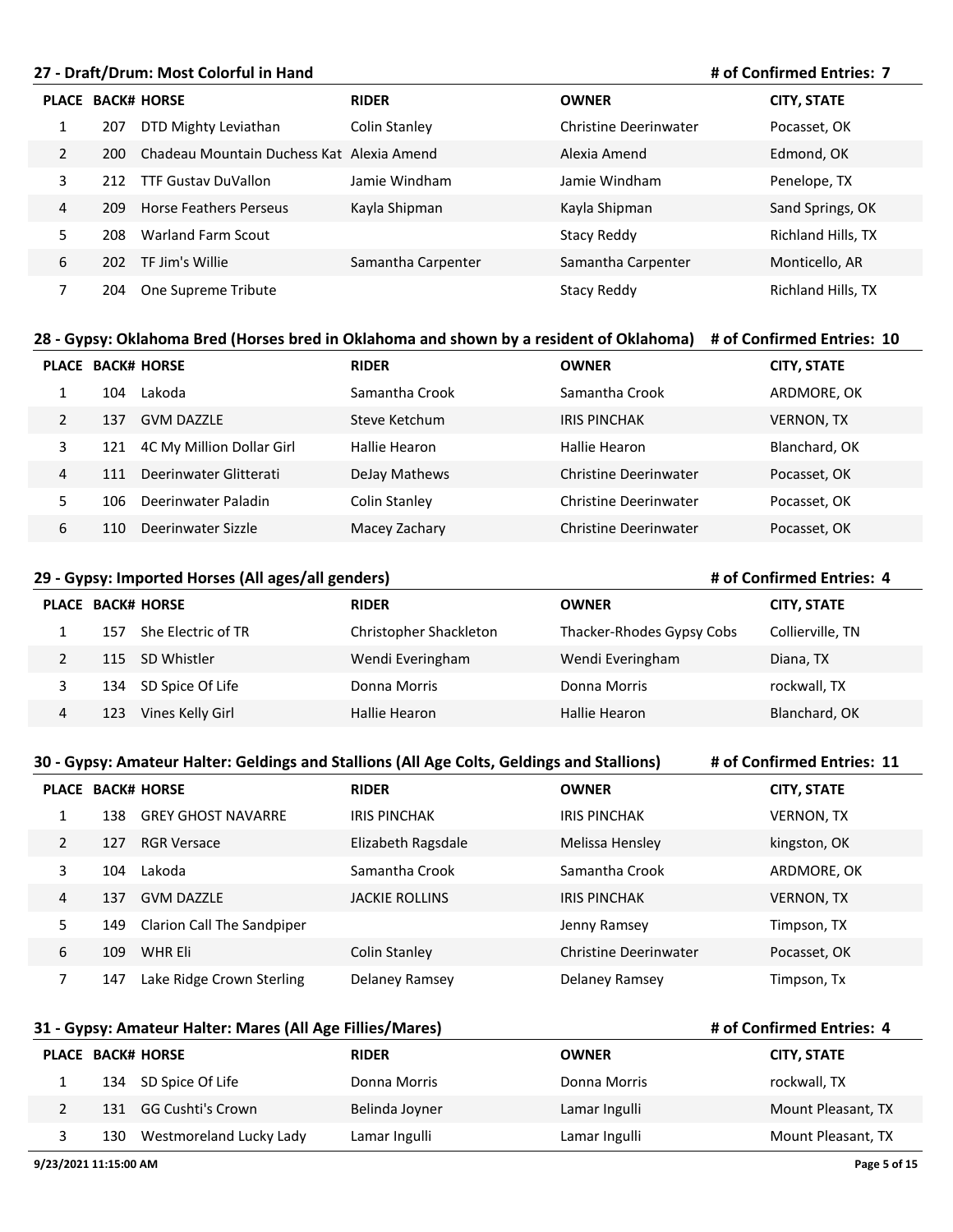#### **31 - Gypsy: Amateur Halter: Mares (All Age Fillies/Mares)**

| PLACE BACK# HORSE |     |                      | <b>RIDER</b>  | OWNER         | <b>CITY. STATE</b> |
|-------------------|-----|----------------------|---------------|---------------|--------------------|
|                   | 132 | Declan's Cheeky Chic | Deanna Kohley | Deanna Kohley | Liberal, MO        |

#### **32 - Draft/Drum: Showmanship at Halter (All Ages)**

|   |     | <b>PLACE BACK# HORSE</b>                  | <b>RIDER</b>   | <b>OWNER</b>          | <b>CITY, STATE</b> |
|---|-----|-------------------------------------------|----------------|-----------------------|--------------------|
|   | 205 | Horse Feathers Penelope                   | Malia Mattsson | Malia Mattsson        | Broken Arrow, OK   |
|   | 200 | Chadeau Mountain Duchess Kat Alexia Amend |                | Alexia Amend          | Edmond, OK         |
|   | 203 | Sandy Ridge Leah                          | Lauren Jewell  | Christine Deerinwater | Pocasset, OK       |
| 4 |     | 212 TTF Gustav DuVallon                   | Jamie Windham  | Jamie Windham         | Penelope, TX       |

#### **33 - Gypsy: Amateur Showmanship at Halter**

|     | <b>PLACE BACK# HORSE</b>  | <b>RIDER</b>     | <b>OWNER</b>     | <b>CITY, STATE</b> |
|-----|---------------------------|------------------|------------------|--------------------|
| 147 | Lake Ridge Crown Sterling | Delaney Ramsey   | Delaney Ramsey   | Timpson, Tx        |
| 104 | Lakoda                    | Samantha Crook   | Samantha Crook   | ARDMORE, OK        |
|     | 115 SD Whistler           | Wendi Everingham | Wendi Everingham | Diana, TX          |

#### **34 - Gypsy: Youth (18 & Under) Halter (Mares/Geldings)**

|   |     | <b>PLACE BACK# HORSE</b>           | <b>RIDER</b>         | <b>OWNER</b>          | <b>CITY, STATE</b> |
|---|-----|------------------------------------|----------------------|-----------------------|--------------------|
|   | 138 | <b>GREY GHOST NAVARRE</b>          | Tia Barker           | <b>IRIS PINCHAK</b>   | <b>VERNON, TX</b>  |
| 2 | 122 | Hidden Estates Rapunzel            | Hallie Hearon        | Hallie Hearon         | Blanchard, OK      |
| 3 | 145 | Lexlin's Breeza Bella              | Sage Smith           | Sage Smith            | Crescent, OK       |
| 4 | 131 | <b>GG Cushti's Crown</b>           | Raeleigh Jones       | Lamar Ingulli         | Mount Pleasant, TX |
| 5 | 108 | N'Co Mr Biker's Legendary Final    | DeJay Mathews        | Christine Deerinwater | Pocasset, OK       |
| 6 | 112 | <b>Westmoreland Quality Street</b> | Sean Stanley         | Christine Deerinwater | Pocasset, OK       |
|   | 126 | <b>LEXLIN'S TENNESON</b>           | <b>LAINEY KINSEY</b> | <b>SUSAN HORTON</b>   | CAMPBELL. TX       |

#### **35 - Gypsy: Youth (18 & Under) Showmanship at Halter**

|   |     | <b>PLACE BACK# HORSE</b>        | <b>RIDER</b>         | <b>OWNER</b>          | <b>CITY, STATE</b> |
|---|-----|---------------------------------|----------------------|-----------------------|--------------------|
|   | 122 | Hidden Estates Rapunzel         | Hallie Hearon        | Hallie Hearon         | Blanchard, OK      |
| 2 | 125 | MHB BEST KEPT SECRET            | <b>LAINEY KINSEY</b> | <b>SUSAN HORTON</b>   | CAMPBELL, TX       |
| 3 | 108 | N'Co Mr Biker's Legendary Final | DeJay Mathews        | Christine Deerinwater | Pocasset, OK       |
| 4 | 115 | SD Whistler                     | Tia Barker           | Wendi Everingham      | Diana, TX          |
| 5 | 151 | King                            | Lucy Ramsey          | Jenny Ramsey          | Timpson, TX        |
| 6 | 145 | Lexlin's Breeza Bella           | Sage Smith           | Sage Smith            | Crescent, OK       |

#### **37 - Gypsy: Open Driving Obstacles/Cones (OSF customized pattern) PLACE BACK# HORSE RIDER OWNER CITY, STATE # of Confirmed Entries: 1** 1 122 Hidden Estates Rapunzel Hallie Hearon Hallie Hearon Blanchard, OK

**# of Confirmed Entries: 4**

**# of Confirmed Entries: 5**

**# of Confirmed Entries: 4**

**# of Confirmed Entries: 11**

**# of Confirmed Entries: 6**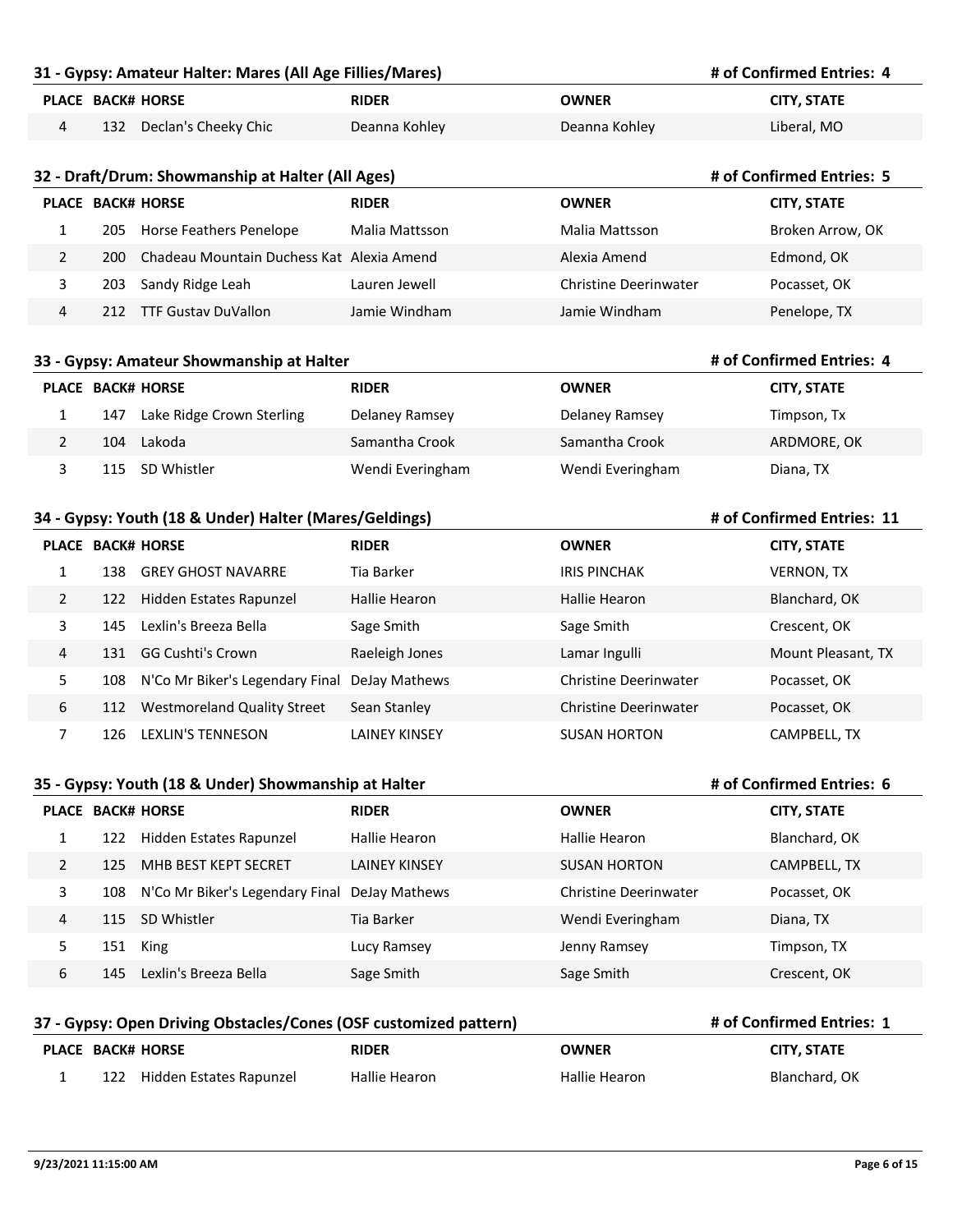#### **38 - Gypsy: Open Pleasure Driving (Single Horse)**

#### **# of Confirmed Entries: 3**

**# of Confirmed Entries: 3**

**# of Confirmed Entries: 3**

**# of Confirmed Entries: 4**

**# of Confirmed Entries: 3**

|     | <b>PLACE BACK# HORSE</b>    | <b>RIDER</b>           | <b>OWNER</b>              | <b>CITY, STATE</b> |
|-----|-----------------------------|------------------------|---------------------------|--------------------|
| 158 | The Prince                  | Christopher Shackleton | Thacker-Rhodes Gypsy Cobs | Collierville, TN   |
|     | 122 Hidden Estates Rapunzel | Hallie Hearon          | <b>Hallie Hearon</b>      | Blanchard, OK      |
| 145 | Lexlin's Breeza Bella       | Sage Smith             | Sage Smith                | Crescent, OK       |

#### **39 - Draft/Drum: English Pleasure (Walk/Trot)**

| <b>PLACE BACK# HORSE</b> |     |                               | <b>RIDER</b>   | <b>OWNER</b>   | <b>CITY, STATE</b> |
|--------------------------|-----|-------------------------------|----------------|----------------|--------------------|
|                          |     | 205 Horse Feathers Penelope   | Malia Mattsson | Malia Mattsson | Broken Arrow, OK   |
|                          |     | 212 TTF Gustay DuVallon       | Jamie Windham  | Jamie Windham  | Penelope, TX       |
|                          | 209 | <b>Horse Feathers Perseus</b> | Kayla Shipman  | Kayla Shipman  | Sand Springs, OK   |

#### **40 - Gypsy: Open Reinsmanship Driving**

| PLACE BACK# HORSE |     |                         | <b>RIDER</b>  | <b>OWNER</b>  | <b>CITY, STATE</b> |
|-------------------|-----|-------------------------|---------------|---------------|--------------------|
|                   | 122 | Hidden Estates Rapunzel | Hallie Hearon | Hallie Hearon | Blanchard, OK      |
|                   | 145 | Lexlin's Breeza Bella   | Sage Smith    | Sage Smith    | Crescent, OK       |

#### **41 - Draft/Drum: English Pleasure (Walk/Trot/Canter)**

|   |     | <b>PLACE BACK# HORSE</b>                  | <b>RIDER</b>  | <b>OWNER</b>  | <b>CITY, STATE</b> |
|---|-----|-------------------------------------------|---------------|---------------|--------------------|
|   | 209 | Horse Feathers Perseus                    | Cheryl West   | Kayla Shipman | Sand Springs, OK   |
|   | 212 | TTF Gustav DuVallon                       | Jamie Windham | Jamie Windham | Penelope, TX       |
|   | 200 | Chadeau Mountain Duchess Kat Alexia Amend |               | Alexia Amend  | Edmond, OK         |
| 4 |     | 210 Sunny                                 | Kayla Shipman | Kayla Shipman | Sand Springs, OK   |

#### **43 - Draft/Drum: English Equitation (Walk/Trot)**

|     | <b>PLACE BACK# HORSE</b>    | <b>RIDER</b>   | <b>OWNER</b>   | <b>CITY, STATE</b> |
|-----|-----------------------------|----------------|----------------|--------------------|
|     | 205 Horse Feathers Penelope | Malia Mattsson | Malia Mattsson | Broken Arrow, OK   |
| 212 | TTF Gustav DuVallon         | Jamie Windham  | Jamie Windham  | Penelope, TX       |
|     | 210 Sunny                   | Kayla Shipman  | Kayla Shipman  | Sand Springs, OK   |

| 45 - Draft/Drum: English Equitation (Walk/Trot/Canter) |                                           |               | # of Confirmed Entries: 2 |                    |
|--------------------------------------------------------|-------------------------------------------|---------------|---------------------------|--------------------|
|                                                        | <b>PLACE BACK# HORSE</b>                  | <b>RIDER</b>  | <b>OWNER</b>              | <b>CITY, STATE</b> |
| 212                                                    | TTF Gustav DuVallon                       | Jamie Windham | Jamie Windham             | Penelope, TX       |
| 200.                                                   | Chadeau Mountain Duchess Kat Alexia Amend |               | Alexia Amend              | Edmond, OK         |

#### **46 - Draft/Drum: Open Trail Obstacles In Hand**

|   |      | <b>PLACE BACK# HORSE</b>    | <b>RIDER</b>       | <b>OWNER</b>       | <b>CITY, STATE</b> |
|---|------|-----------------------------|--------------------|--------------------|--------------------|
|   |      | 205 Horse Feathers Penelope | Malia Mattsson     | Malia Mattsson     | Broken Arrow, OK   |
|   | 209  | Horse Feathers Perseus      | Kayla Shipman      | Kayla Shipman      | Sand Springs, OK   |
|   | 202. | TF Jim's Willie             | Samantha Carpenter | Samantha Carpenter | Monticello, AR     |
| 4 | 208  | <b>Warland Farm Scout</b>   | Saydea Bontke      | Stacy Reddy        | Richland Hills, TX |

## **# of Confirmed Entries: 7**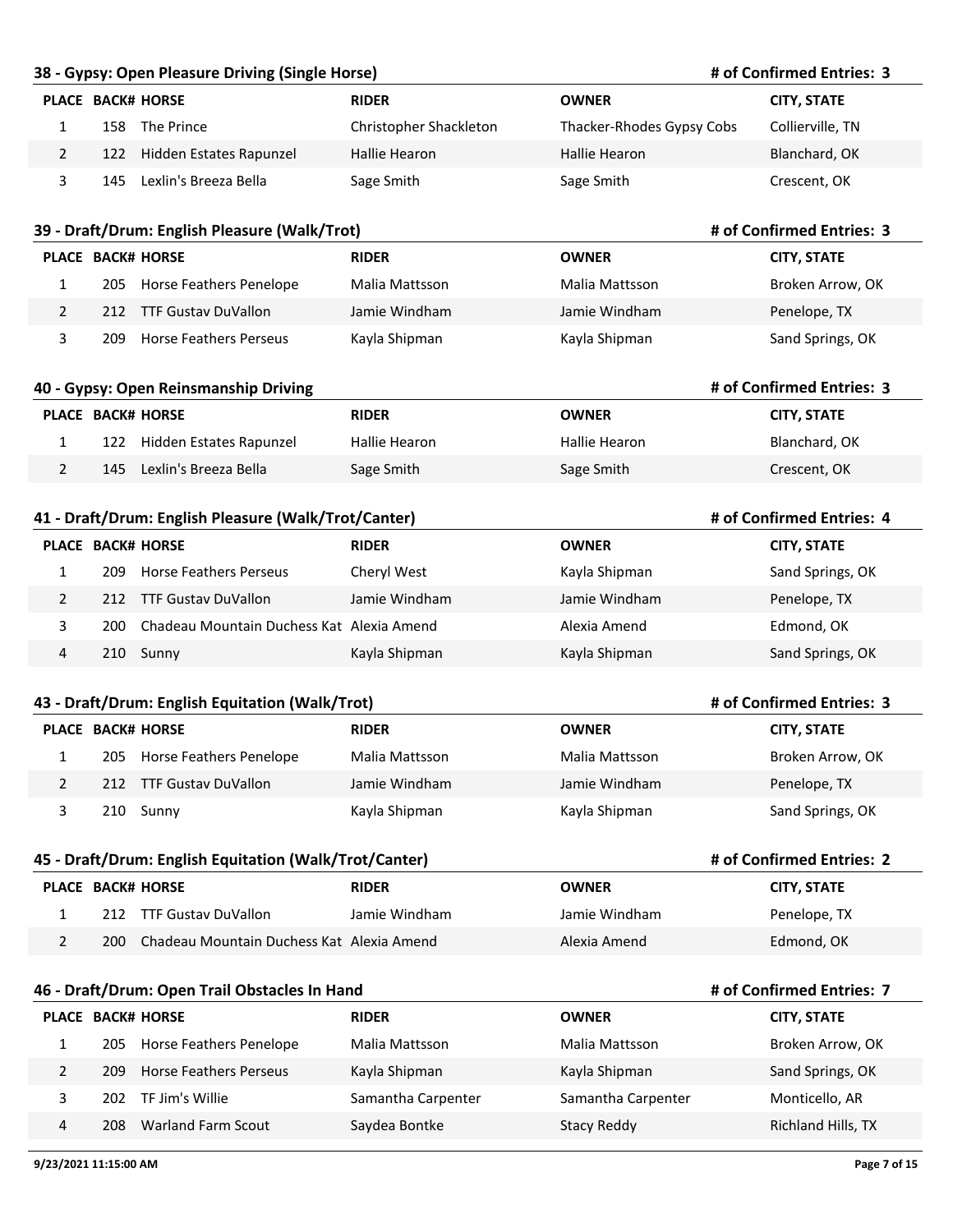#### **46 - Draft/Drum: Open Trail Obstacles In Hand**

#### **# of Confirmed Entries: 7**

|   |      | <b>PLACE BACK# HORSE</b>                  | <b>RIDER</b>   | <b>OWNER</b>   | <b>CITY, STATE</b> |
|---|------|-------------------------------------------|----------------|----------------|--------------------|
|   | 201  | <b>HHF Colonels Invictus</b>              | Saydea Bontke  | Saydea Bontke  | Hillsboro, TX      |
| 6 |      | 206 BH Irish I Had A Whiskey              | Malia Mattsson | Malia Mattsson | Broken Arrow, OK   |
|   | 200. | Chadeau Mountain Duchess Kat Alexia Amend |                | Alexia Amend   | Edmond, OK         |

#### **47 - Gypsy: Open Trail Obstacles In Hand (Jr. Horses 5 Yrs of Age & Under)**

#### **# of Confirmed Entries: 9**

**# of Confirmed Entries: 10**

**# of Confirmed Entries: 6**

**# of Confirmed Entries: 15**

|                |     | <b>PLACE BACK# HORSE</b>           | <b>RIDER</b>         | <b>OWNER</b>          | <b>CITY, STATE</b> |
|----------------|-----|------------------------------------|----------------------|-----------------------|--------------------|
| 1              | 107 | <b>Blarney Stone's Celtic Star</b> | Terrell Gardner      | Christine Deerinwater | Pocasset, OK       |
| $\overline{2}$ | 100 | Bandera Outlander                  |                      | Sherri Barnes         | wildwood, FL       |
| 3              | 155 | Oz's Bugatti                       | Wendi Everingham     | Wendi Everingham      | Diana, TX          |
| 4              | 128 | Deerinwater BreeZee                | <b>Holly Pryor</b>   | <b>Holly Pryor</b>    | Mt Pleasant, TX    |
| 5              | 124 | <b>BF Conaire Mor</b>              | <b>LAINEY KINSEY</b> | <b>SUSAN HORTON</b>   | CAMPBELL, TX       |
| 6              | 153 | Sir James the Braveheart           | Channa Robinson      | Sam Ebanks            | Huntsville, TX     |
|                | 146 | Deerinwater Safari                 | Sage Smith           | Sage Smith            | Crescent, OK       |

## **48 - Gypsy: Open Trail Obstacles in Hand (Sr. Horses 6 Yrs of Age & Older)**

|   |     | <b>PLACE BACK# HORSE</b>      | <b>RIDER</b>       | <b>OWNER</b>                 | <b>CITY, STATE</b> |
|---|-----|-------------------------------|--------------------|------------------------------|--------------------|
| 1 | 147 | Lake Ridge Crown Sterling     | Delaney Ramsey     | Delaney Ramsey               | Timpson, Tx        |
| 2 | 104 | Lakoda                        | Samantha Crook     | Samantha Crook               | ARDMORE, OK        |
| 3 | 115 | SD Whistler                   | Wendi Everingham   | Wendi Everingham             | Diana, TX          |
| 4 | 102 | Bandera Ascot Rose by Starbuc | Jackie Rollins     | Sherri Barnes                | wildwood, FL       |
| 5 | 129 | <b>GG Princess Willow</b>     | <b>Holly Pryor</b> | Lamar Ingulli                | Mount Pleasant, TX |
| 6 | 109 | WHR Eli                       | Colin Stanley      | <b>Christine Deerinwater</b> | Pocasset, OK       |
| 7 | 130 | Westmoreland Lucky Lady       | <b>Holly Pryor</b> | Lamar Ingulli                | Mount Pleasant, TX |

### **49 - Gypsy: Amateur Trail Obstacles in Hand**

|   |     | <b>PLACE BACK# HORSE</b>  | <b>RIDER</b>     | <b>OWNER</b>          | <b>CITY, STATE</b> |
|---|-----|---------------------------|------------------|-----------------------|--------------------|
|   | 147 | Lake Ridge Crown Sterling | Delaney Ramsey   | Delaney Ramsey        | Timpson, Tx        |
| 2 | 115 | SD Whistler               | Wendi Everingham | Wendi Everingham      | Diana, TX          |
| 3 | 155 | Oz's Bugatti              | Wendi Everingham | Wendi Everingham      | Diana, TX          |
| 4 | 109 | WHR Eli                   | Colin Stanley    | Christine Deerinwater | Pocasset, OK       |
|   | 104 | Lakoda                    | Samantha Crook   | Samantha Crook        | ARDMORE, OK        |
| 6 | 131 | <b>GG Cushti's Crown</b>  | Lamar Ingulli    | Lamar Ingulli         | Mount Pleasant, TX |

## **50 - Gypsy: Youth Trail Obstacles in Hand**

|   |     | <b>PLACE BACK# HORSE</b>    | <b>RIDER</b>  | <b>OWNER</b>     | <b>CITY, STATE</b> |
|---|-----|-----------------------------|---------------|------------------|--------------------|
|   | 123 | Vines Kelly Girl            | Hallie Hearon | Hallie Hearon    | Blanchard, OK      |
|   |     | 122 Hidden Estates Rapunzel | Hallie Hearon | Hallie Hearon    | Blanchard, OK      |
|   |     | 115 SD Whistler             | Tia Barker    | Wendi Everingham | Diana, TX          |
| 4 | 151 | King                        | Lucy Ramsey   | Jenny Ramsey     | Timpson, TX        |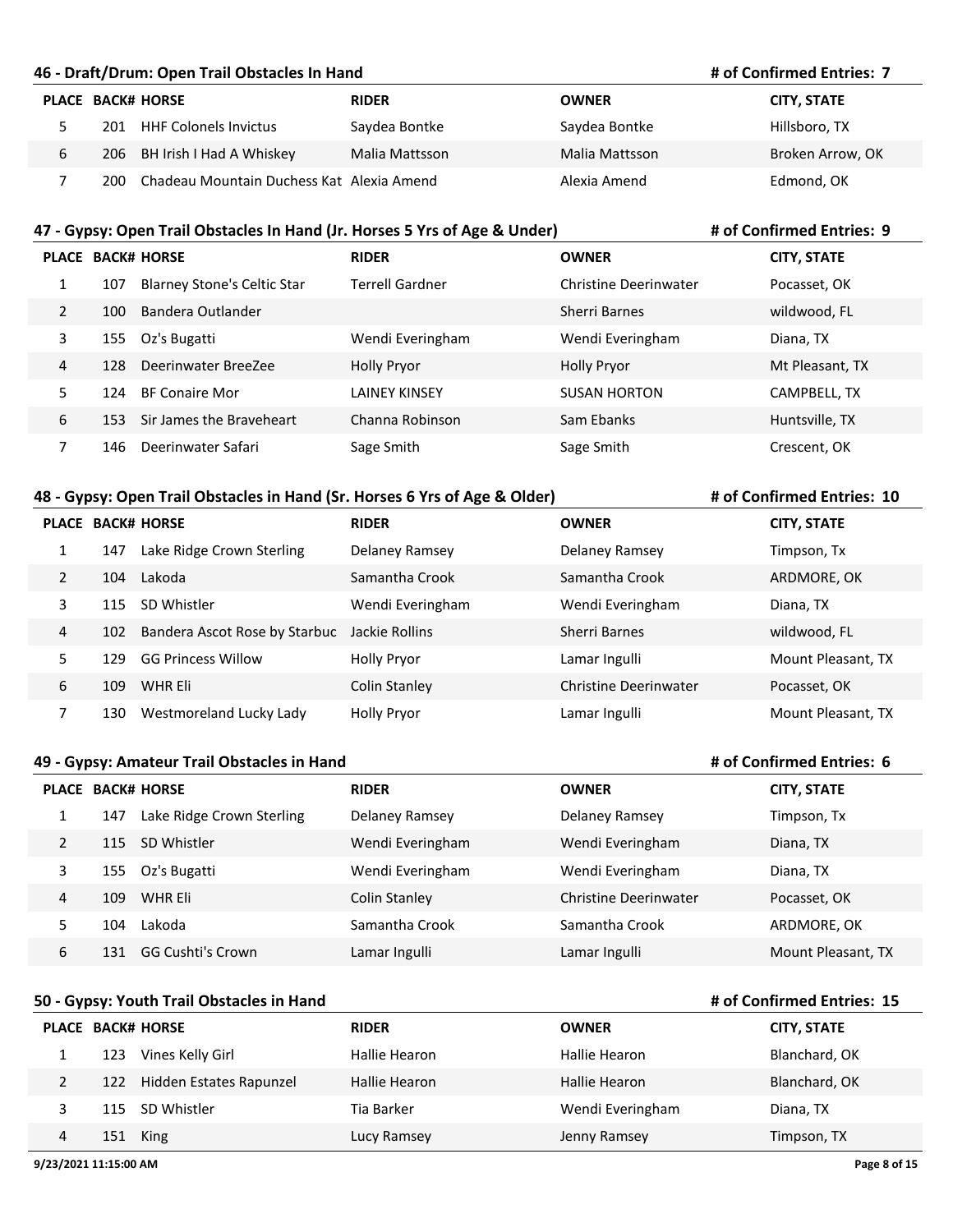|                | # of Confirmed Entries: 15<br>50 - Gypsy: Youth Trail Obstacles in Hand |                                                                                                                        |                        |                              |                           |  |
|----------------|-------------------------------------------------------------------------|------------------------------------------------------------------------------------------------------------------------|------------------------|------------------------------|---------------------------|--|
|                |                                                                         | <b>PLACE BACK# HORSE</b>                                                                                               | <b>RIDER</b>           | <b>OWNER</b>                 | <b>CITY, STATE</b>        |  |
| 5              |                                                                         | 108 N'Co Mr Biker's Legendary Final                                                                                    | DeJay Mathews          | <b>Christine Deerinwater</b> | Pocasset, OK              |  |
| 6              | 131                                                                     | <b>GG Cushti's Crown</b>                                                                                               | Raeleigh Jones         | Lamar Ingulli                | Mount Pleasant, TX        |  |
| 7              |                                                                         | 145 Lexlin's Breeza Bella                                                                                              | Sage Smith             | Sage Smith                   | Crescent, OK              |  |
|                |                                                                         |                                                                                                                        |                        |                              |                           |  |
|                |                                                                         | 51.1 - Gypsy: Junior Horse Trail Obstacles Under Saddle (Horses 5 Yrs of Age & Under)(Walk/J # of Confirmed Entries: 3 |                        |                              |                           |  |
|                | PLACE BACK# HORSE                                                       |                                                                                                                        | <b>RIDER</b>           | <b>OWNER</b>                 | <b>CITY, STATE</b>        |  |
| $\mathbf{1}$   | 101                                                                     | Bandera Midsomer Fife                                                                                                  | Jackie Rollins         | Sherri Barnes                | wildwood, FL              |  |
| 2              | 107                                                                     | <b>Blarney Stone's Celtic Star</b>                                                                                     | <b>Terrell Gardner</b> | <b>Christine Deerinwater</b> | Pocasset, OK              |  |
| 3              | 135                                                                     | Shady Groves Smooth As Tenne VICKI NOURSE                                                                              |                        | <b>VICKI NOURSE</b>          | Sadler, TX                |  |
|                |                                                                         |                                                                                                                        |                        |                              |                           |  |
|                |                                                                         | 52.1 - Gypsy: Senior Horse Trail Obstacles Under Saddle (Horses 6 Yrs of Age & Older)(Walk/J # of Confirmed Entries: 6 |                        |                              |                           |  |
|                | PLACE BACK# HORSE                                                       |                                                                                                                        | <b>RIDER</b>           | <b>OWNER</b>                 | <b>CITY, STATE</b>        |  |
| $\overline{2}$ |                                                                         | 104 Lakoda                                                                                                             | Samantha Crook         | Samantha Crook               | ARDMORE, OK               |  |
| 3              |                                                                         | 139 WRKC                                                                                                               | <b>WILL NOURSE</b>     | <b>IRIS PINCHAK</b>          | <b>VERNON, TX</b>         |  |
| 4              | 115                                                                     | SD Whistler                                                                                                            | Wendi Everingham       | Wendi Everingham             | Diana, TX                 |  |
| 5.             |                                                                         | 129 GG Princess Willow                                                                                                 | <b>Holly Pryor</b>     | Lamar Ingulli                | Mount Pleasant, TX        |  |
| 6              | 109                                                                     | WHR Eli                                                                                                                | Colin Stanley          | <b>Christine Deerinwater</b> | Pocasset, OK              |  |
| $\overline{7}$ |                                                                         | 131 GG Cushti's Crown                                                                                                  | <b>Holly Pryor</b>     | Lamar Ingulli                | Mount Pleasant, TX        |  |
|                |                                                                         |                                                                                                                        |                        |                              |                           |  |
|                |                                                                         | 52.2 - Gypsy: Senior Horse Trail Obstacles Under Saddle (Horses 6 Yrs of Age & Older) (Walk/                           |                        |                              | # of Confirmed Entries: 3 |  |
|                |                                                                         | PLACE BACK# HORSE                                                                                                      | <b>RIDER</b>           | <b>OWNER</b>                 | <b>CITY, STATE</b>        |  |
| $\mathbf{1}$   |                                                                         | 104 Lakoda                                                                                                             | Derek Maynard          | Samantha Crook               | ARDMORE, OK               |  |
| 2              | 147                                                                     | Lake Ridge Crown Sterling                                                                                              | Delaney Ramsey         | Delaney Ramsey               | Timpson, Tx               |  |
| 3              | 117                                                                     | SR Keaton's Charm                                                                                                      | Cheryl West            | Whitney Forsyth              | Tulsa, OK                 |  |
|                |                                                                         |                                                                                                                        |                        |                              |                           |  |
|                |                                                                         | 53.1 - Gypsy: Amateur Trail Obstacles Under Saddle (Walk/Jog)                                                          |                        |                              | # of Confirmed Entries: 7 |  |
|                |                                                                         | PLACE BACK# HORSE                                                                                                      | <b>RIDER</b>           | <b>OWNER</b>                 | <b>CITY, STATE</b>        |  |
| $\mathbf{1}$   | 154                                                                     | <b>Bandera Corsair</b>                                                                                                 | Jessica Poe            | Jessica Poe                  | Bixby, OK                 |  |
| 2              | 135                                                                     | Shady Groves Smooth As Tenne VICKI NOURSE                                                                              |                        | <b>VICKI NOURSE</b>          | Sadler, TX                |  |
| 3              | 115                                                                     | SD Whistler                                                                                                            | Wendi Everingham       | Wendi Everingham             | Diana, TX                 |  |
| 4              | 129                                                                     | <b>GG Princess Willow</b>                                                                                              | Lamar Ingulli          | Lamar Ingulli                | Mount Pleasant, TX        |  |
| 5              | 104                                                                     | Lakoda                                                                                                                 | Samantha Crook         | Samantha Crook               | ARDMORE, OK               |  |
| 6              |                                                                         | 109 WHR Eli                                                                                                            | <b>Colin Stanley</b>   | Christine Deerinwater        | Pocasset, OK              |  |
|                |                                                                         |                                                                                                                        |                        |                              |                           |  |
|                |                                                                         | 53.2 - Gypsy: Amateur Trail Obstacles Under Saddle (Walk/Jog/Lope)                                                     |                        |                              | # of Confirmed Entries: 2 |  |

| PLACE BACK# HORSE |     |                           | <b>RIDER</b>   | OWNER           | <b>CITY, STATE</b> |
|-------------------|-----|---------------------------|----------------|-----------------|--------------------|
|                   | 147 | Lake Ridge Crown Sterling | Delaney Ramsey | Delaney Ramsey  | Timpson, Tx        |
|                   | 117 | SR Keaton's Charm         | Elliot Forsyth | Whitney Forsyth | Tulsa, OK          |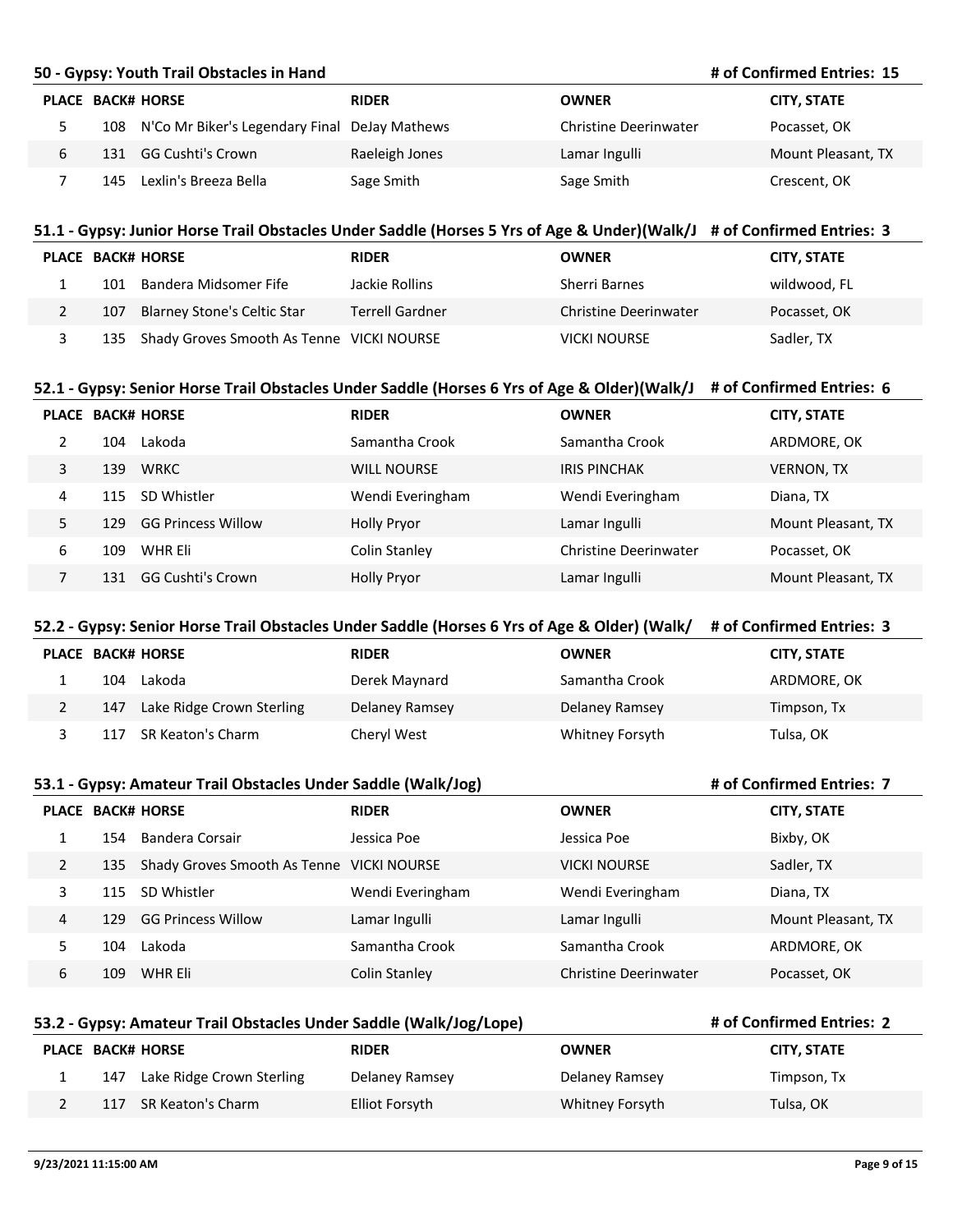#### **54.1 - Gypsy: Youth Trail Obstacles Under Saddle (Walk/Jog)**

#### **# of Confirmed Entries: 7**

**# of Confirmed Entries: 1**

**# of Confirmed Entries: 5**

**# of Confirmed Entries: 3**

**# of Confirmed Entries: 9**

|   |     | <b>PLACE BACK# HORSE</b>           | <b>RIDER</b>   | <b>OWNER</b>                 | <b>CITY, STATE</b> |
|---|-----|------------------------------------|----------------|------------------------------|--------------------|
|   | 123 | Vines Kelly Girl                   | Hallie Hearon  | Hallie Hearon                | Blanchard, OK      |
|   |     | 151 King                           | Lucy Ramsey    | Jenny Ramsey                 | Timpson, TX        |
|   | 112 | <b>Westmoreland Quality Street</b> | Sean Stanley   | <b>Christine Deerinwater</b> | Pocasset, OK       |
| 4 | 129 | GG Princess Willow                 | Raeleigh Jones | Lamar Ingulli                | Mount Pleasant, TX |
|   | 145 | Lexlin's Breeza Bella              | Sage Smith     | Sage Smith                   | Crescent, OK       |

#### **54.2 - Gypsy: Youth Trail Obstacles Under Saddle (Walk/Jog/Lope)**

| <b>PLACE BACK# HORSE</b> |                             | <b>RIDER</b>  | OWNER         | <b>CITY, STATE</b> |
|--------------------------|-----------------------------|---------------|---------------|--------------------|
|                          | 122 Hidden Estates Rapunzel | Hallie Hearon | Hallie Hearon | Blanchard, OK      |

#### **55 - Draft/Drum: Open Trail Obstacles Under Saddle**

|   |      | <b>PLACE BACK# HORSE</b>  | <b>RIDER</b>       | <b>OWNER</b>       | <b>CITY, STATE</b> |
|---|------|---------------------------|--------------------|--------------------|--------------------|
|   | 210. | Sunny                     | Cheryl West        | Kayla Shipman      | Sand Springs, OK   |
|   | 205  | Horse Feathers Penelope   | Malia Mattsson     | Malia Mattsson     | Broken Arrow, OK   |
|   | 202. | TF Jim's Willie           | Samantha Carpenter | Samantha Carpenter | Monticello, AR     |
| 4 | 209  | Horse Feathers Perseus    | Kayla Shipman      | Kayla Shipman      | Sand Springs, OK   |
|   | 208  | <b>Warland Farm Scout</b> | Saydea Bontke      | Stacy Reddy        | Richland Hills, TX |

|                                                                                | # of Confirmed Entries: 3<br>56 - Gypsy: Junior Horse Western Pleasure (Walk/Jog) (Horses 5 yrs of age & under) |                             |                        |                              |              |  |  |
|--------------------------------------------------------------------------------|-----------------------------------------------------------------------------------------------------------------|-----------------------------|------------------------|------------------------------|--------------|--|--|
| <b>PLACE BACK# HORSE</b><br><b>RIDER</b><br><b>OWNER</b><br><b>CITY, STATE</b> |                                                                                                                 |                             |                        |                              |              |  |  |
|                                                                                | 101                                                                                                             | Bandera Midsomer Fife       | Jackie Rollins         | Sherri Barnes                | wildwood, FL |  |  |
|                                                                                | 124                                                                                                             | BF Conaire Mor              | Susan Horton           | <b>SUSAN HORTON</b>          | CAMPBELL, TX |  |  |
|                                                                                | 107                                                                                                             | Blarney Stone's Celtic Star | <b>Terrell Gardner</b> | <b>Christine Deerinwater</b> | Pocasset, OK |  |  |

#### **57 - Draft/Drum Western Pleasure (Walk/Jog)**

|     | <b>PLACE BACK# HORSE</b> | <b>RIDER</b>       | <b>OWNER</b>       | <b>CITY, STATE</b> |
|-----|--------------------------|--------------------|--------------------|--------------------|
| 202 | TF Jim's Willie          | Samantha Carpenter | Samantha Carpenter | Monticello, AR     |
| 205 | Horse Feathers Penelope  | Malia Mattsson     | Malia Mattsson     | Broken Arrow, OK   |
| 209 | Horse Feathers Perseus   | Kayla Shipman      | Kayla Shipman      | Sand Springs, OK   |

### **58 - Gypsy: Amateur Western Pleasure: (Walk/Jog)**

|    | <b>PLACE BACK# HORSE</b>         | <b>RIDER</b>        | <b>OWNER</b>          | <b>CITY, STATE</b> |
|----|----------------------------------|---------------------|-----------------------|--------------------|
|    | WHR Eli<br>109                   | Colin Stanley       | Christine Deerinwater | Pocasset, OK       |
| 2  | Bandera Corsair<br>154           | Jessica Poe         | Jessica Poe           | Bixby, OK          |
| 3  | Lakoda<br>104                    | Samantha Crook      | Samantha Crook        | ARDMORE, OK        |
| 4  | SD Whistler<br>115               | Wendi Everingham    | Wendi Everingham      | Diana, TX          |
| 5. | <b>WRKC</b><br>139               | Megan Conner        | <b>IRIS PINCHAK</b>   | <b>VERNON, TX</b>  |
| 6  | <b>GREY GHOST NAVARRE</b><br>138 | <b>IRIS PINCHAK</b> | <b>IRIS PINCHAK</b>   | <b>VERNON, TX</b>  |
| ℸ  | <b>LEXLIN'S TENNESON</b><br>126  | Susan Horton        | <b>SUSAN HORTON</b>   | CAMPBELL, TX       |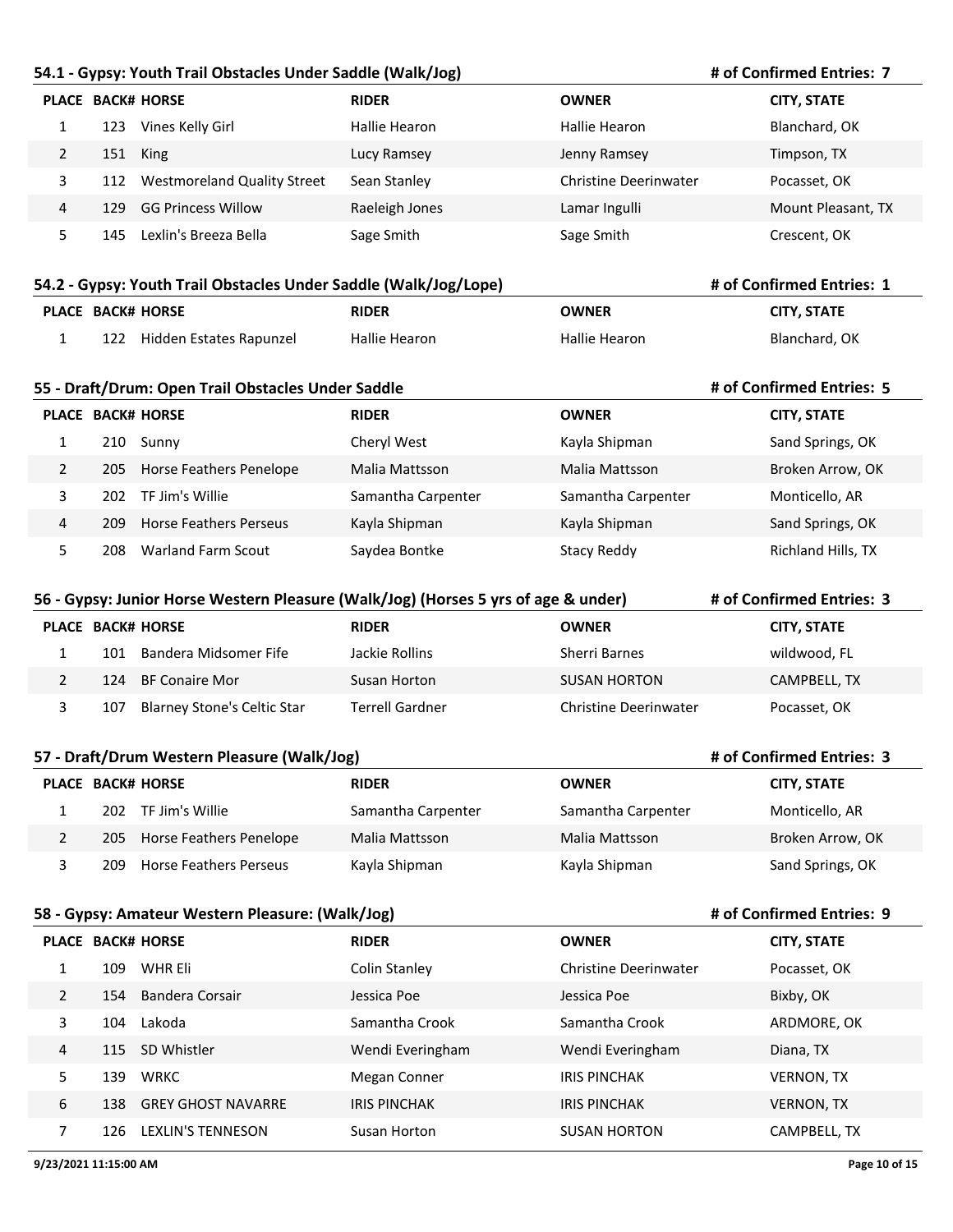|                       |     | 58 - Gypsy: Amateur Western Pleasure: (Walk/Jog)    |                      |                              | # of Confirmed Entries: 9 |
|-----------------------|-----|-----------------------------------------------------|----------------------|------------------------------|---------------------------|
|                       |     | PLACE BACK# HORSE                                   | <b>RIDER</b>         | <b>OWNER</b>                 | <b>CITY, STATE</b>        |
|                       |     | 59 - Draft/Drum: Western Pleasure (Walk/Jog/Lope)   |                      |                              | # of Confirmed Entries: 3 |
|                       |     | <b>PLACE BACK# HORSE</b>                            | <b>RIDER</b>         | <b>OWNER</b>                 | <b>CITY, STATE</b>        |
| 1                     | 209 | <b>Horse Feathers Perseus</b>                       | Cheryl West          | Kayla Shipman                | Sand Springs, OK          |
| $\overline{2}$        |     | 210 Sunny                                           | Kayla Shipman        | Kayla Shipman                | Sand Springs, OK          |
| 3                     | 200 | Chadeau Mountain Duchess Kat Alexia Amend           |                      | Alexia Amend                 | Edmond, OK                |
|                       |     | 60 - Gypsy: Youth Western Pleasure: (Walk/Jog)      |                      |                              | # of Confirmed Entries: 8 |
|                       |     | <b>PLACE BACK# HORSE</b>                            | <b>RIDER</b>         | <b>OWNER</b>                 | <b>CITY, STATE</b>        |
| 1                     |     | 123 Vines Kelly Girl                                | Hallie Hearon        | Hallie Hearon                | Blanchard, OK             |
| $\mathbf{2}$          | 129 | <b>GG Princess Willow</b>                           | Raeleigh Jones       | Lamar Ingulli                | Mount Pleasant, TX        |
| 3                     | 112 | <b>Westmoreland Quality Street</b>                  | Sean Stanley         | <b>Christine Deerinwater</b> | Pocasset, OK              |
| 4                     | 159 | vestlandsbandens Victoria                           | Tia Barker           | Thacker-Rhodes Gypsy Cobs    | Collierville, TN          |
| 5.                    | 145 | Lexlin's Breeza Bella                               | Sage Smith           | Sage Smith                   | Crescent, OK              |
| 6                     | 151 | King                                                | Lucy Ramsey          | Jenny Ramsey                 | Timpson, TX               |
| 7                     | 125 | MHB BEST KEPT SECRET                                | <b>LAINEY KINSEY</b> | <b>SUSAN HORTON</b>          | CAMPBELL, TX              |
|                       |     | 61 - Gypsy: Open Western Pleasure (Walk/Jog/Lope)   |                      |                              | # of Confirmed Entries: 4 |
|                       |     | <b>PLACE BACK# HORSE</b>                            | <b>RIDER</b>         | <b>OWNER</b>                 | <b>CITY, STATE</b>        |
| $\mathbf{1}$          |     | 138 GREY GHOST NAVARRE                              | Jackie Rollins       | <b>IRIS PINCHAK</b>          | <b>VERNON, TX</b>         |
| $\overline{2}$        | 104 | Lakoda                                              | Derek Maynard        | Samantha Crook               | ARDMORE, OK               |
| 3                     | 117 | SR Keaton's Charm                                   | Cheryl West          | Whitney Forsyth              | Tulsa, OK                 |
|                       |     | 62 - Draft/Drum: Western Horsemanship (Walk/Jog)    |                      |                              | # of Confirmed Entries: 3 |
|                       |     | PLACE BACK# HORSE                                   | <b>RIDER</b>         | <b>OWNER</b>                 | <b>CITY, STATE</b>        |
| 1                     | 202 | TF Jim's Willie                                     | Samantha Carpenter   | Samantha Carpenter           | Monticello, AR            |
| $\overline{2}$        | 205 | <b>Horse Feathers Penelope</b>                      | Malia Mattsson       | Malia Mattsson               | Broken Arrow, OK          |
| 3                     | 209 | <b>Horse Feathers Perseus</b>                       | Kayla Shipman        | Kayla Shipman                | Sand Springs, OK          |
|                       |     | 63 - Gypsy: Amateur Western Horsemanship (Walk/Jog) |                      |                              | # of Confirmed Entries: 4 |
|                       |     | PLACE BACK# HORSE                                   | <b>RIDER</b>         | <b>OWNER</b>                 | <b>CITY, STATE</b>        |
| $\mathbf{1}$          |     | 115 SD Whistler                                     | Wendi Everingham     | Wendi Everingham             | Diana, TX                 |
| $\overline{2}$        | 104 | Lakoda                                              | Samantha Crook       | Samantha Crook               | ARDMORE, OK               |
| 3                     | 126 | <b>LEXLIN'S TENNESON</b>                            | Susan Horton         | <b>SUSAN HORTON</b>          | CAMPBELL, TX              |
| 4                     | 129 | <b>GG Princess Willow</b>                           | Lamar Ingulli        | Lamar Ingulli                | Mount Pleasant, TX        |
|                       |     | 64 - Gypsy: Youth Western Horsemanship (Walk/Jog)   |                      |                              | # of Confirmed Entries: 4 |
|                       |     | PLACE BACK# HORSE                                   | <b>RIDER</b>         | <b>OWNER</b>                 | <b>CITY, STATE</b>        |
| 1                     |     | 123 Vines Kelly Girl                                | <b>Hallie Hearon</b> | Hallie Hearon                | Blanchard, OK             |
| 9/23/2021 11:15:00 AM |     |                                                     |                      |                              | Page 11 of 15             |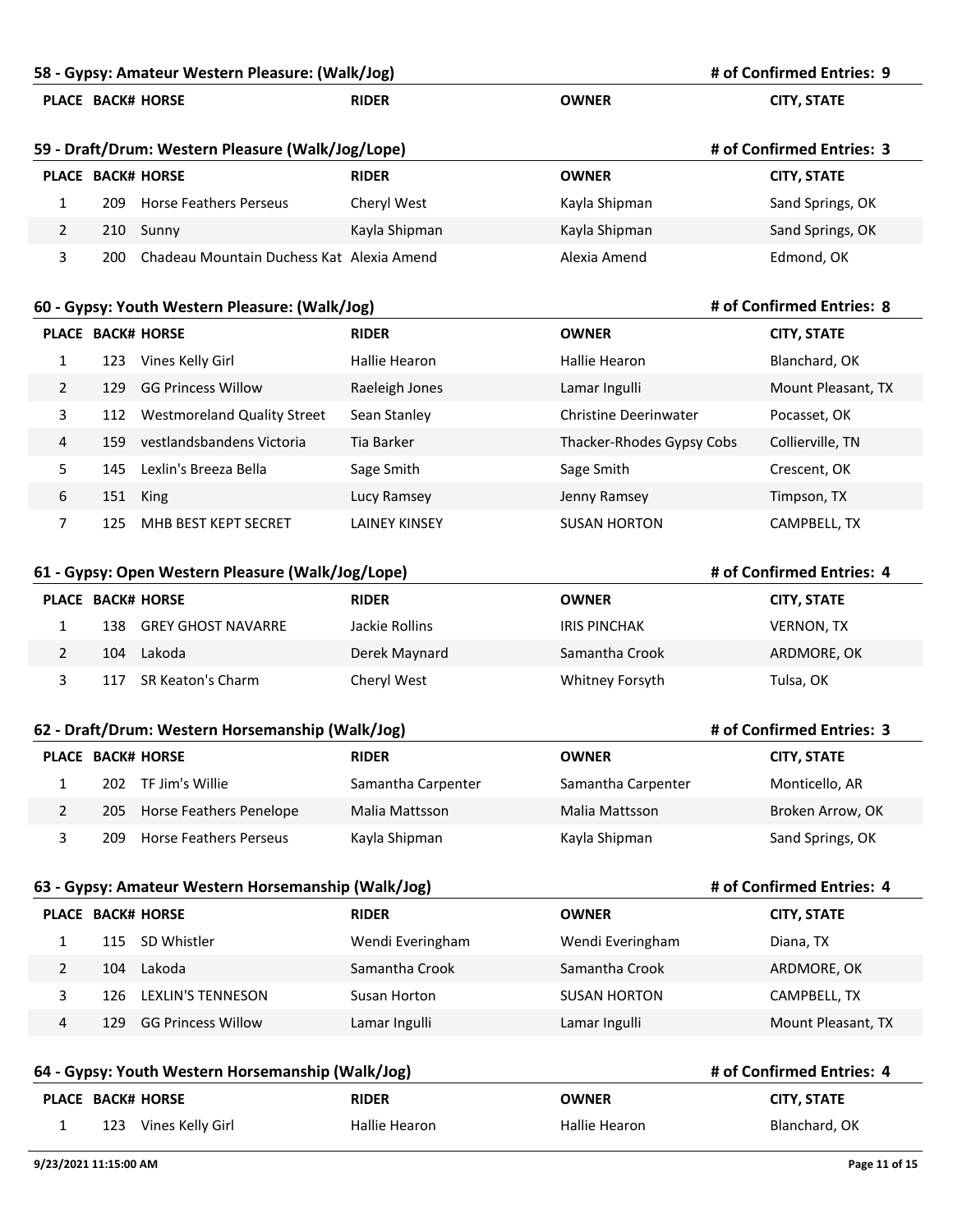## **64 - Gypsy: Youth Western Horsemanship (Walk/Jog)**

#### **# of Confirmed Entries: 4**

**# of Confirmed Entries: 2**

**# of Confirmed Entries: 1**

**# of Confirmed Entries: 2**

**# of Confirmed Entries: 3**

|   | <b>PLACE BACK# HORSE</b>  | <b>RIDER</b>         | <b>OWNER</b>        | <b>CITY, STATE</b> |
|---|---------------------------|----------------------|---------------------|--------------------|
|   | 151 King                  | Lucy Ramsey          | Jenny Ramsey        | Timpson, TX        |
|   | 125 MHB BEST KEPT SECRET  | <b>LAINEY KINSEY</b> | <b>SUSAN HORTON</b> | CAMPBELL, TX       |
| 4 | 145 Lexlin's Breeza Bella | Sage Smith           | Sage Smith          | Crescent, OK       |

| # of Confirmed Entries: 9<br>65 - Gypsy: Senior Horse Western Pleasure: (Walk/Jog) (Horses 6 yrs of age & older) |      |                                    |                     |                           |                    |
|------------------------------------------------------------------------------------------------------------------|------|------------------------------------|---------------------|---------------------------|--------------------|
| <b>PLACE</b>                                                                                                     |      | <b>BACK# HORSE</b>                 | <b>RIDER</b>        | <b>OWNER</b>              | <b>CITY, STATE</b> |
| $\mathbf{1}$                                                                                                     | 109  | WHR Eli                            | Colin Stanley       | Christine Deerinwater     | Pocasset, OK       |
| $\mathcal{P}$                                                                                                    | 154  | Bandera Corsair                    | Jessica Poe         | Jessica Poe               | Bixby, OK          |
| 3                                                                                                                | 139  | <b>WRKC</b>                        | Jackie Rollins      | <b>IRIS PINCHAK</b>       | <b>VERNON, TX</b>  |
| 4                                                                                                                | 138. | <b>GREY GHOST NAVARRE</b>          | <b>IRIS PINCHAK</b> | <b>IRIS PINCHAK</b>       | <b>VERNON, TX</b>  |
| 5.                                                                                                               | 159  | vestlandsbandens Victoria          | Gunnar Pannell      | Thacker-Rhodes Gypsy Cobs | Collierville, TN   |
| 6                                                                                                                | 112  | <b>Westmoreland Quality Street</b> | Sean Stanley        | Christine Deerinwater     | Pocasset, OK       |
| 7                                                                                                                | 126  | <b>LEXLIN'S TENNESON</b>           | Susan Horton        | <b>SUSAN HORTON</b>       | CAMPBELL, TX       |
| 8                                                                                                                | 129  | <b>GG Princess Willow</b>          | <b>Holly Pryor</b>  | Lamar Ingulli             | Mount Pleasant, TX |
|                                                                                                                  |      |                                    |                     |                           |                    |

#### **66 - Draft/Drum: Western Horsemanship (Walk/Jog/Lope)**

|      | <b>PLACE BACK# HORSE</b>                  | <b>RIDER</b>  | <b>OWNER</b>  | <b>CITY. STATE</b> |
|------|-------------------------------------------|---------------|---------------|--------------------|
| 200. | Chadeau Mountain Duchess Kat Alexia Amend |               | Alexia Amend  | Edmond, OK         |
|      | 210 Sunny                                 | Kayla Shipman | Kayla Shipman | Sand Springs, OK   |

| 67 - Gypsy: Youth Western Horsemanship (Walk/Jog/Lope) |              |           |  |  |  |
|--------------------------------------------------------|--------------|-----------|--|--|--|
| BLACE BACKH HOBCE                                      | <b>DIDED</b> | $\bigcap$ |  |  |  |

|     | <b>PLACE BACK# HORSE</b> | <b>RIDER</b>  | OWNER         | <b>CITY, STATE</b> |
|-----|--------------------------|---------------|---------------|--------------------|
| 122 | Hidden Estates Rapunzel  | Hallie Hearon | Hallie Hearon | Blanchard, OK      |

#### **68 - Gypsy: Amateur Western Horsemanship (Walk/Jog/Lope)**

|     | PLACE BACK# HORSE             | <b>RIDER</b>   | OWNER           | <b>CITY, STATE</b> |
|-----|-------------------------------|----------------|-----------------|--------------------|
|     | 147 Lake Ridge Crown Sterling | Delaney Ramsey | Delaney Ramsey  | Timpson, Tx        |
| 117 | SR Keaton's Charm             | Elliot Forsyth | Whitney Forsyth | Tulsa, OK          |

#### **70 - Draft/Drum: Bareback Riding**

|      | <b>PLACE BACK# HORSE</b>                  | <b>RIDER</b>      | <b>OWNER</b>  | <b>CITY, STATE</b> |
|------|-------------------------------------------|-------------------|---------------|--------------------|
| 200. | Chadeau Mountain Duchess Kat Alexia Amend |                   | Alexia Amend  | Edmond, OK         |
| 209. | <b>Horse Feathers Perseus</b>             | Cheryl West       | Kayla Shipman | Sand Springs, OK   |
|      | 210 Sunny                                 | Nichole St Martin | Kayla Shipman | Sand Springs, OK   |

| 71 - Gypsy: Youth Western Pleasure (Walk/Jog/Lope) |     |                         |               |               | # of Confirmed Entries: 1 |
|----------------------------------------------------|-----|-------------------------|---------------|---------------|---------------------------|
|                                                    |     | PLACE BACK# HORSE       | <b>RIDER</b>  | <b>OWNER</b>  | <b>CITY, STATE</b>        |
|                                                    | 122 | Hidden Estates Rapunzel | Hallie Hearon | Hallie Hearon | Blanchard, OK             |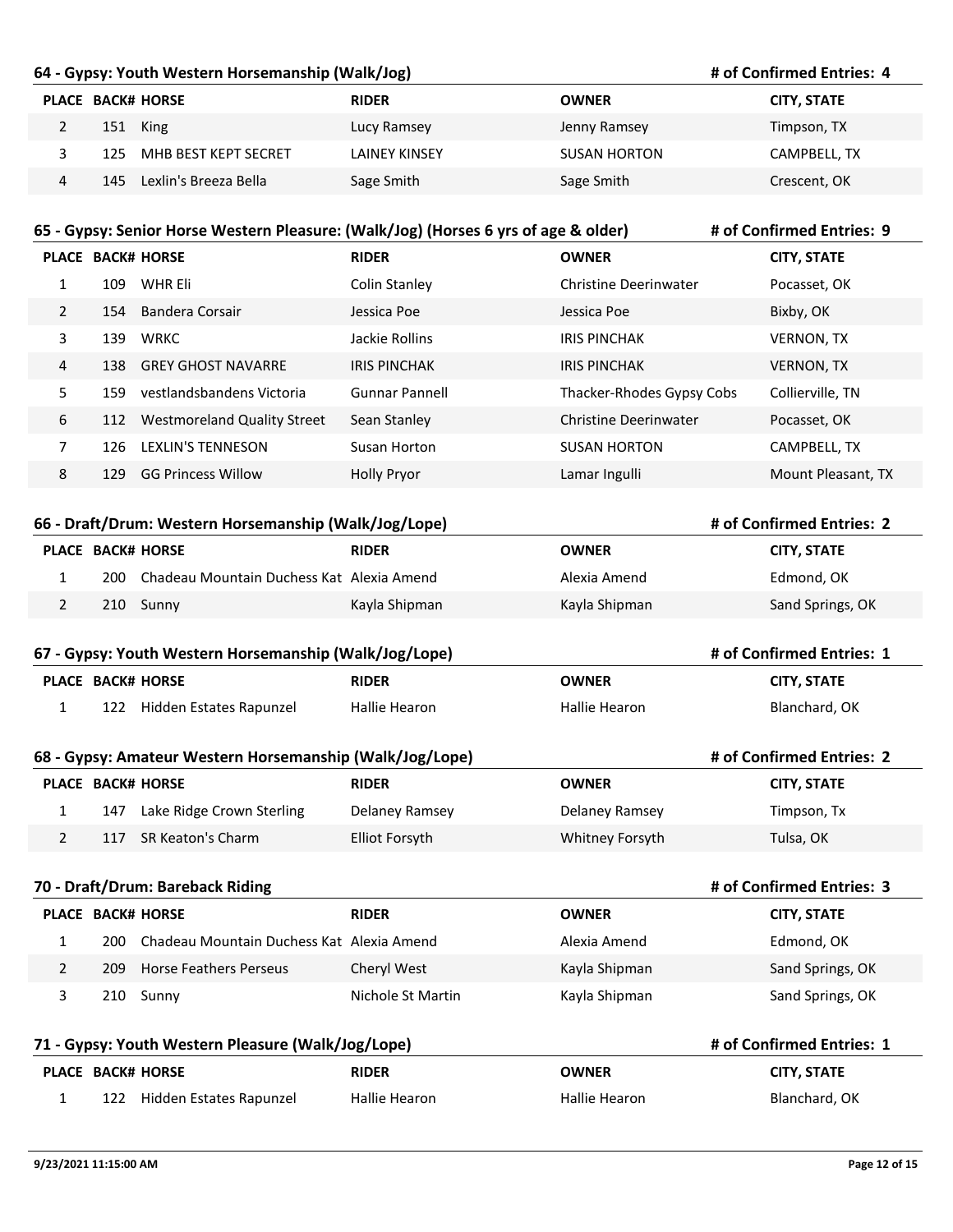|                       |     | 72 - Gypsy: Amateur Western Pleasure (Walk/Jog/Lope)                  |                                                                                 |                      | # of Confirmed Entries: 3 |
|-----------------------|-----|-----------------------------------------------------------------------|---------------------------------------------------------------------------------|----------------------|---------------------------|
|                       |     | <b>PLACE BACK# HORSE</b>                                              | <b>RIDER</b>                                                                    | <b>OWNER</b>         | <b>CITY, STATE</b>        |
| 1                     | 147 | Lake Ridge Crown Sterling                                             | Delaney Ramsey                                                                  | Delaney Ramsey       | Timpson, Tx               |
| 2                     |     | 117 SR Keaton's Charm                                                 | <b>Elliot Forsyth</b>                                                           | Whitney Forsyth      | Tulsa, OK                 |
|                       |     |                                                                       |                                                                                 |                      |                           |
|                       |     | 73 - Gypsy: Youth Ranch Riding (Walk/Jog)                             |                                                                                 |                      | # of Confirmed Entries: 3 |
|                       |     | <b>PLACE BACK# HORSE</b>                                              | <b>RIDER</b>                                                                    | <b>OWNER</b>         | <b>CITY, STATE</b>        |
| 1                     |     | 122 Hidden Estates Rapunzel                                           | Hallie Hearon                                                                   | Hallie Hearon        | Blanchard, OK             |
| 2                     |     | 123 Vines Kelly Girl                                                  | Hallie Hearon                                                                   | <b>Hallie Hearon</b> | Blanchard, OK             |
| 3                     | 145 | Lexlin's Breeza Bella                                                 | Sage Smith                                                                      | Sage Smith           | Crescent, OK              |
|                       |     | 74 - Gypsy:: Amateur Ranch Riding (Walk/Jog)                          |                                                                                 |                      | # of Confirmed Entries: 2 |
|                       |     | <b>PLACE BACK# HORSE</b>                                              | <b>RIDER</b>                                                                    | <b>OWNER</b>         | <b>CITY, STATE</b>        |
| $\mathbf{1}$          |     | 115 SD Whistler                                                       | Wendi Everingham                                                                | Wendi Everingham     | Diana, TX                 |
|                       |     |                                                                       |                                                                                 |                      |                           |
|                       |     | 75 - Gypsy: Open Ranch Riding (Walk/Jog/Lope)                         |                                                                                 |                      | # of Confirmed Entries: 3 |
|                       |     | <b>PLACE BACK# HORSE</b>                                              | <b>RIDER</b>                                                                    | <b>OWNER</b>         | <b>CITY, STATE</b>        |
| $\mathbf{1}$          |     | 104 Lakoda                                                            | Derek Maynard                                                                   | Samantha Crook       | ARDMORE, OK               |
| 2                     |     | 117 SR Keaton's Charm                                                 | Cheryl West                                                                     | Whitney Forsyth      | Tulsa, OK                 |
|                       |     |                                                                       |                                                                                 |                      |                           |
| 76 - Gypsy: Freestyle |     |                                                                       |                                                                                 |                      | # of Confirmed Entries: 2 |
|                       |     | <b>PLACE BACK# HORSE</b>                                              | <b>RIDER</b>                                                                    | <b>OWNER</b>         | <b>CITY, STATE</b>        |
| 1                     | 116 | Eiresown Fenagh                                                       | Simona Forsyth                                                                  | Whitney Forsyth      | Tulsa, OK                 |
| 2                     | 125 | MHB BEST KEPT SECRET                                                  | <b>LAINEY KINSEY</b>                                                            | <b>SUSAN HORTON</b>  | CAMPBELL, TX              |
|                       |     | 77 - Gypsy: Open Dressage Suitability Under Saddle (Walk/Trot)        |                                                                                 |                      | # of Confirmed Entries: 1 |
|                       |     | PLACE BACK# HORSE                                                     | <b>RIDER</b>                                                                    | <b>OWNER</b>         | <b>CITY, STATE</b>        |
| $\mathbf{1}$          |     | 102 Bandera Ascot Rose by Starbuc Jackie Rollins                      |                                                                                 | Sherri Barnes        | wildwood, FL              |
|                       |     |                                                                       |                                                                                 |                      |                           |
|                       |     | 78 - Gypsy: Open Dressage Suitability Under Saddle (Walk/Trot/Canter) |                                                                                 |                      | # of Confirmed Entries: 1 |
|                       |     | PLACE BACK# HORSE                                                     | <b>RIDER</b>                                                                    | <b>OWNER</b>         | <b>CITY, STATE</b>        |
| $\mathbf{1}$          |     | 116 Eiresown Fenagh                                                   | Cheryl West                                                                     | Whitney Forsyth      | Tulsa, OK                 |
|                       |     |                                                                       |                                                                                 |                      |                           |
|                       |     |                                                                       | 79 - Gypsy: Jr Horse English Pleasure (Walk/Trot) (Horses 5 yrs of age & under) |                      | # of Confirmed Entries: 3 |
|                       |     | PLACE BACK# HORSE                                                     | <b>RIDER</b>                                                                    | <b>OWNER</b>         | <b>CITY, STATE</b>        |
| $\mathbf{1}$          |     | 101 Bandera Midsomer Fife                                             | Jackie Rollins                                                                  | Sherri Barnes        | wildwood, FL              |
| 2                     | 137 | <b>GVM DAZZLE</b>                                                     | <b>Stacy White</b>                                                              | <b>IRIS PINCHAK</b>  | <b>VERNON, TX</b>         |
| 3                     | 135 | Shady Groves Smooth As Tenne VICKI NOURSE                             |                                                                                 | <b>VICKI NOURSE</b>  | Sadler, TX                |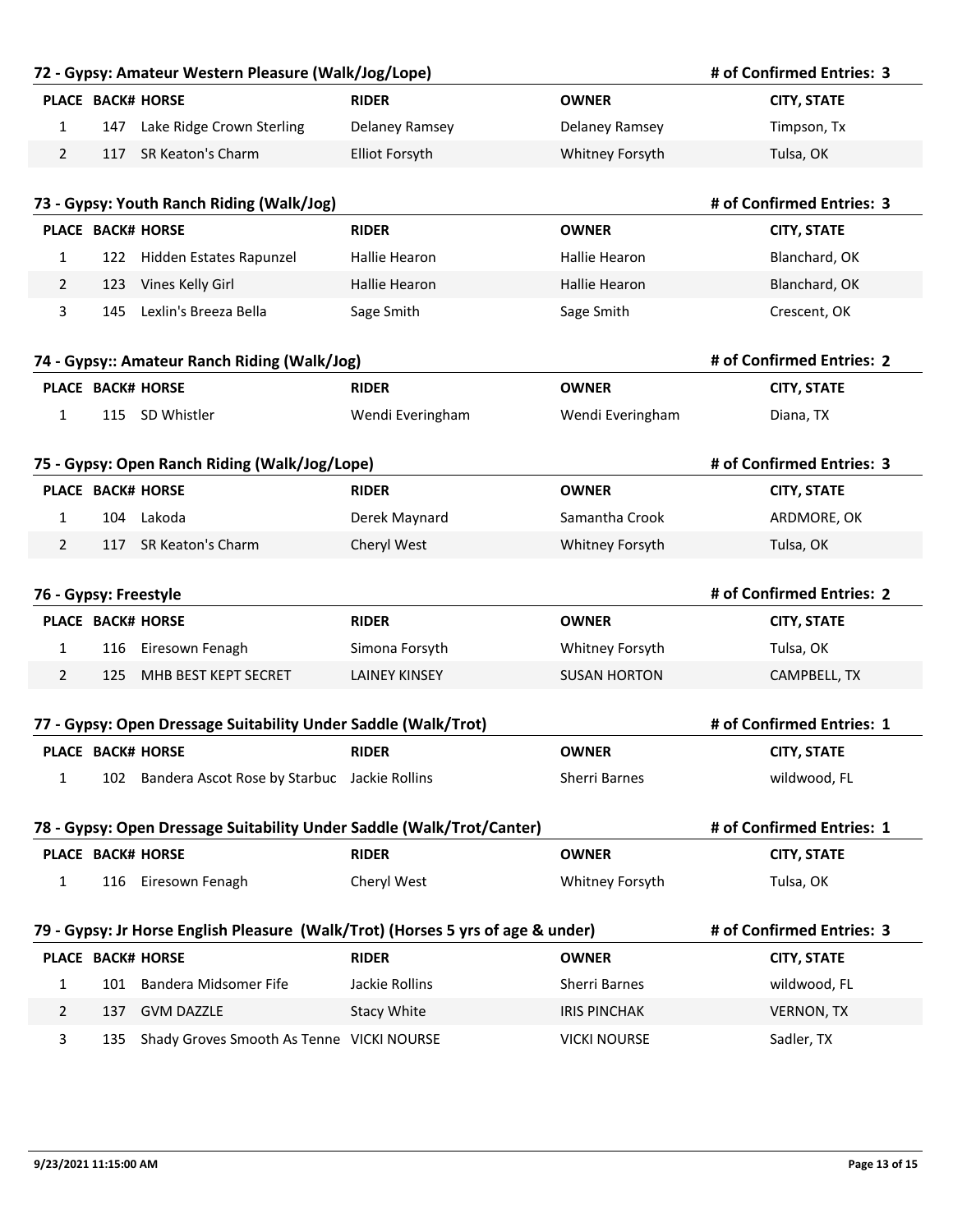#### **80 - Gypsy: Amateur English Pleasure (Walk/Trot)**

#### **# of Confirmed Entries: 4**

**# of Confirmed Entries: 3**

**# of Confirmed Entries: 3**

**# of Confirmed Entries: 1**

**# of Confirmed Entries: 3**

**# of Confirmed Entries: 3**

|     | <b>PLACE BACK# HORSE</b>                      | <b>RIDER</b>     | <b>OWNER</b>        | <b>CITY, STATE</b> |
|-----|-----------------------------------------------|------------------|---------------------|--------------------|
| 105 | HSF Cassanova                                 | Meggan Conner    | Meggan Conner       | Caddo, OK          |
|     | 115 SD Whistler                               | Wendi Everingham | Wendi Everingham    | Diana, TX          |
|     | 135 Shady Groves Smooth As Tenne VICKI NOURSE |                  | <b>VICKI NOURSE</b> | Sadler, TX         |

## **81 - Gypsy: Youth English Pleasure (Walk/Trot) PLACE BACK# HORSE RIDER OWNER CITY, STATE # of Confirmed Entries: 3** 1 123 Vines Kelly Girl Hallie Hearon Hallie Hearon Blanchard, OK 2 145 Lexlin's Breeza Bella Sage Smith Sage Smith Sage Smith Crescent, OK 3 151 King **State Contract Contract Contract Contract Contract Contract Contract Contract Contract Contract Contract Contract Contract Contract Contract Contract Contract Contract Contract Contract Contract Contract Contra**

#### **82 - Gypsy: Open English Pleasure (Walk/Trot/Canter)**

|     | PLACE BACK# HORSE   | <b>RIDER</b>        | <b>OWNER</b>        | <b>CITY, STATE</b> |
|-----|---------------------|---------------------|---------------------|--------------------|
| 138 | GREY GHOST NAVARRE  | <b>IRIS PINCHAK</b> | <b>IRIS PINCHAK</b> | <b>VERNON, TX</b>  |
|     | 116 Eiresown Fenagh | Cheryl West         | Whitney Forsyth     | Tulsa, OK          |

#### **83 - Gypsy: Amateur English Pleasure (Walk/Trot/Canter)**

|     | <b>PLACE BACK# HORSE</b>  | <b>RIDER</b>     | <b>OWNER</b>     | <b>CITY, STATE</b> |
|-----|---------------------------|------------------|------------------|--------------------|
|     | 116 Eiresown Fenagh       | Simona Forsyth   | Whitney Forsyth  | Tulsa, OK          |
| 147 | Lake Ridge Crown Sterling | Delaney Ramsey   | Delaney Ramsey   | Timpson, Tx        |
| 155 | Oz's Bugatti              | Wendi Everingham | Wendi Everingham | Diana, TX          |

#### **84 - Gypsy: Youth English Pleasure (Walk/Trot/Canter)**

|  | PLACE BACK# HORSE           | <b>RIDER</b>  | <b>OWNER</b>  | <b>CITY, STATE</b> |
|--|-----------------------------|---------------|---------------|--------------------|
|  | 122 Hidden Estates Rapunzel | Hallie Hearon | Hallie Hearon | Blanchard, OK      |

#### **85 - Gypsy: Amateur English Equitation (Walk/Trot)**

|  | PLACE BACK# HORSE | <b>RIDER</b>     | OWNER            | <b>CITY, STATE</b> |
|--|-------------------|------------------|------------------|--------------------|
|  | 105 HSF Cassanova | Meggan Conner    | Meggan Conner    | Caddo, OK          |
|  | 115 SD Whistler   | Wendi Everingham | Wendi Everingham | Diana, TX          |

#### **86 - Gypsy: Youth English Equitation (Walk/Trot)**

| <b>PLACE BACK# HORSE</b>     | <b>RIDER</b>  | <b>OWNER</b>  | <b>CITY, STATE</b> |
|------------------------------|---------------|---------------|--------------------|
| Vines Kelly Girl<br>123      | Hallie Hearon | Hallie Hearon | Blanchard, OK      |
| 151 King                     | Lucy Ramsey   | Jenny Ramsey  | Timpson, TX        |
| Lexlin's Breeza Bella<br>145 | Sage Smith    | Sage Smith    | Crescent, OK       |

#### **87 - Gypsy: Amateur English Equitation (Walk/Trot/Canter) PLACE BACK# HORSE RIDER OWNER CITY, STATE # of Confirmed Entries: 2** 1 147 Lake Ridge Crown Sterling Delaney Ramsey Delaney Ramsey Timpson, Tx